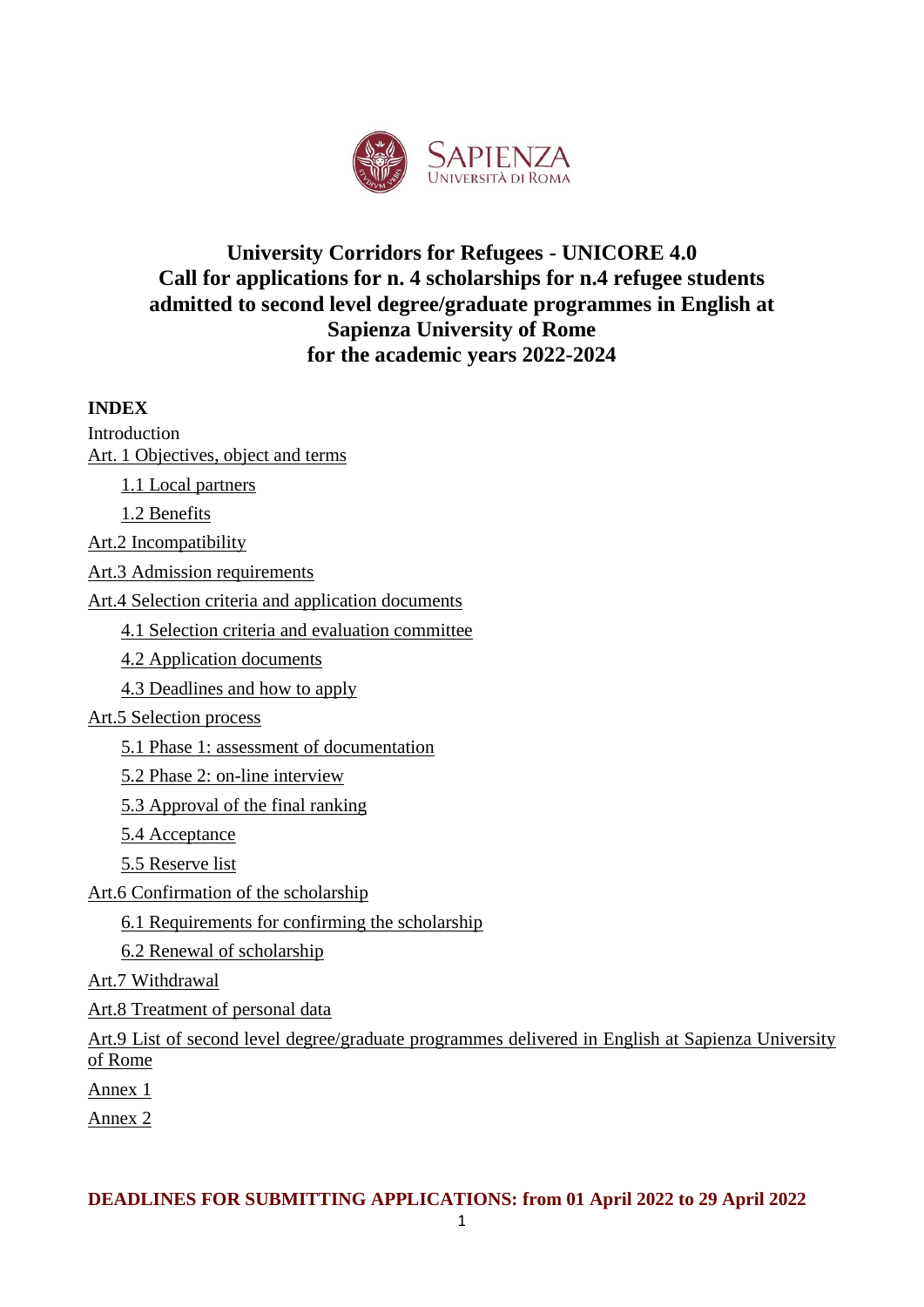#### **INTRODUCTION**

By Rectoral Decree n. 1062/2022 dated 30.03.2022 the following Call for applications is approved: University Corridors for Refugees 4.0 (Cameroon, Niger and Nigeria – 2022/2024) for n.4 study grants and welcome services for n.4 refugee students registering to Second cycle degree programmes taught in English at Sapienza University of Rome, called hereafter "Sapienza", for the a. ys. 2022-23 and 2023-2024.

#### **Art.1 Objectives, object and terms**

The general objective of the project University Corridors for Refugees – UNICORE 4.0 (2022-2024) is to promote the right to higher education of refugees through the creation of educational corridors from Ethiopia to Italy. The Project is promoted by a consortium of partners: The UN Refugee Agency (UNHCR) Caritas Italiana Gandhi Charity Centro Astalli per l'Assistenza agli Immigrati ODV Waldensian Diaconia Ministry of Foreign Affairs and of International Cooperation Several Italian universities as listed in the National Protocol.

The beneficiaries of the project are refugees or individuals holding an international protection status with a degree issued by a higher education institution and admitted in one of the second-level degrees/graduate programmes listed in Article 9.

The benefits will be awarded for the academic years 2022-2023 and 2023-2024. The requirements for the confirmation and renewal of the scholarship are specified in Article 6.

#### **1.1 Local partners**

Sapienza is supported in the project by five local partners:

- − Caritas Diocesana di Roma, called hereafter "Caritas RM"
- − Cooperativa Roma Solidarietà promossa dalla Caritas Diocesana di Roma, called hereafter "CRS"
- − Centro Astalli per l'Assistenza agli Immigrati ODV
- − Waldensian Diaconia
- − LazioDisco Ente regionale per il diritto allo studio e alla conoscenza.

Their support will be formalized through the signature of a Local Protocol.

#### **1.2 Benefits**

The final selected candidates will be entitled to receive the following benefits from each of the involved parties.

#### **Sapienza**:

- awards n.4 (four) scholarships (500,00 euros per month per scholarship for 2 years and a half) to n.4 (four) winning students;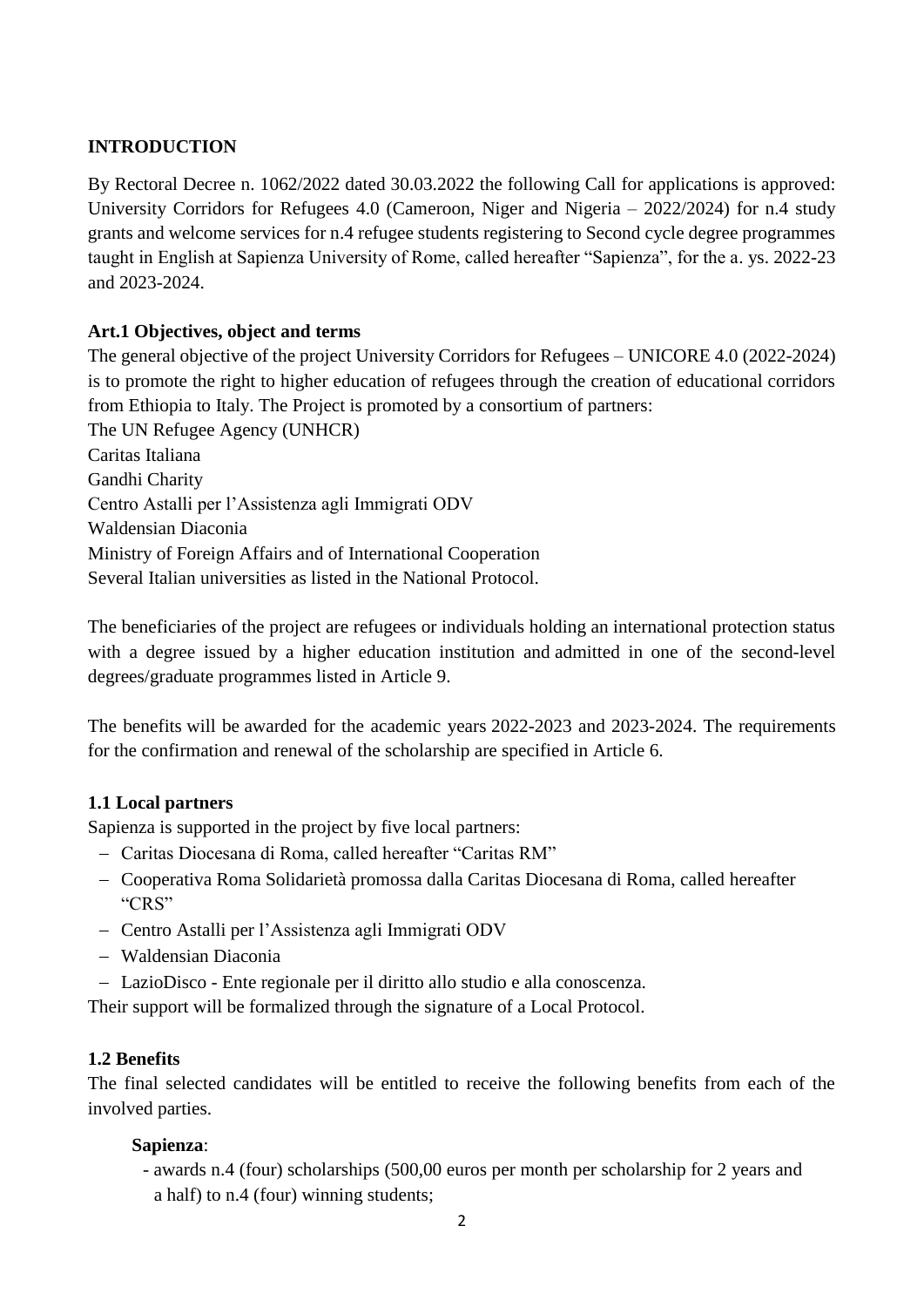- supports them throughout their academic path with orientation and academic tutoring activities;
- guarantees free access to university canteens through LazioDisco;
- provides them with a mobile phone, and SIM card, if required;
- equips them with a laptop;
- contributes to the supply of teaching materials in collaboration with the Waldensian Diaconia;
- provides linguistic support in collaboration with Centro Astalli and Caritas RM.

The staff of the International Office will provide the selected refugee students with the required assistance throughout all stages of the project.

#### **CRS and Caritas Rome:**

- guarantee accommodation for n. 2 (two) students from 01.09.2022 to 30.08.2024, with the possibility of extending it for further 6 months;
- incur the administrative costs for submitting applications for a residence permit for study reasons for both students;
- incur the administrative costs for the renewal of the residence permit for study reasons for both students;
- incur the cost of enrolling in the National Health System for the year 2022 for both students;
- incur the cost of renewing enrollment in the National Health System for the year 2023 for both students;
- purchase a season ticket for urban transport for both students;
- accompany both students in handling administrative procedures and for accessing local services;
- orient both students to extra-academic activities and support actions for social inclusion.

#### **Centro Astalli**:

- guarantees accommodation for n. 1 (one) student from 01.09.2022 to 30.08.2024, with the possibility of extending it for further 6 months;
- incurs the administrative costs for submitting applications for a residence permit for study reasons for the student in charge;
- incurs the administrative costs for the renewal of the residence permit for study reasons for the student in charge;
- incurs the cost of enrolling in the National Health System for the year 2022 of the student in charge;
- incurs the cost of renewing enrollment in the National Health System for the year 2023 of the student in charge;
- purchases a season ticket for urban transport for the student in charge;
- accompanies the student in charge in handling administrative procedures and for accessing local services;
- orients the student in charge to extra-academic activities and support actions for social inclusion.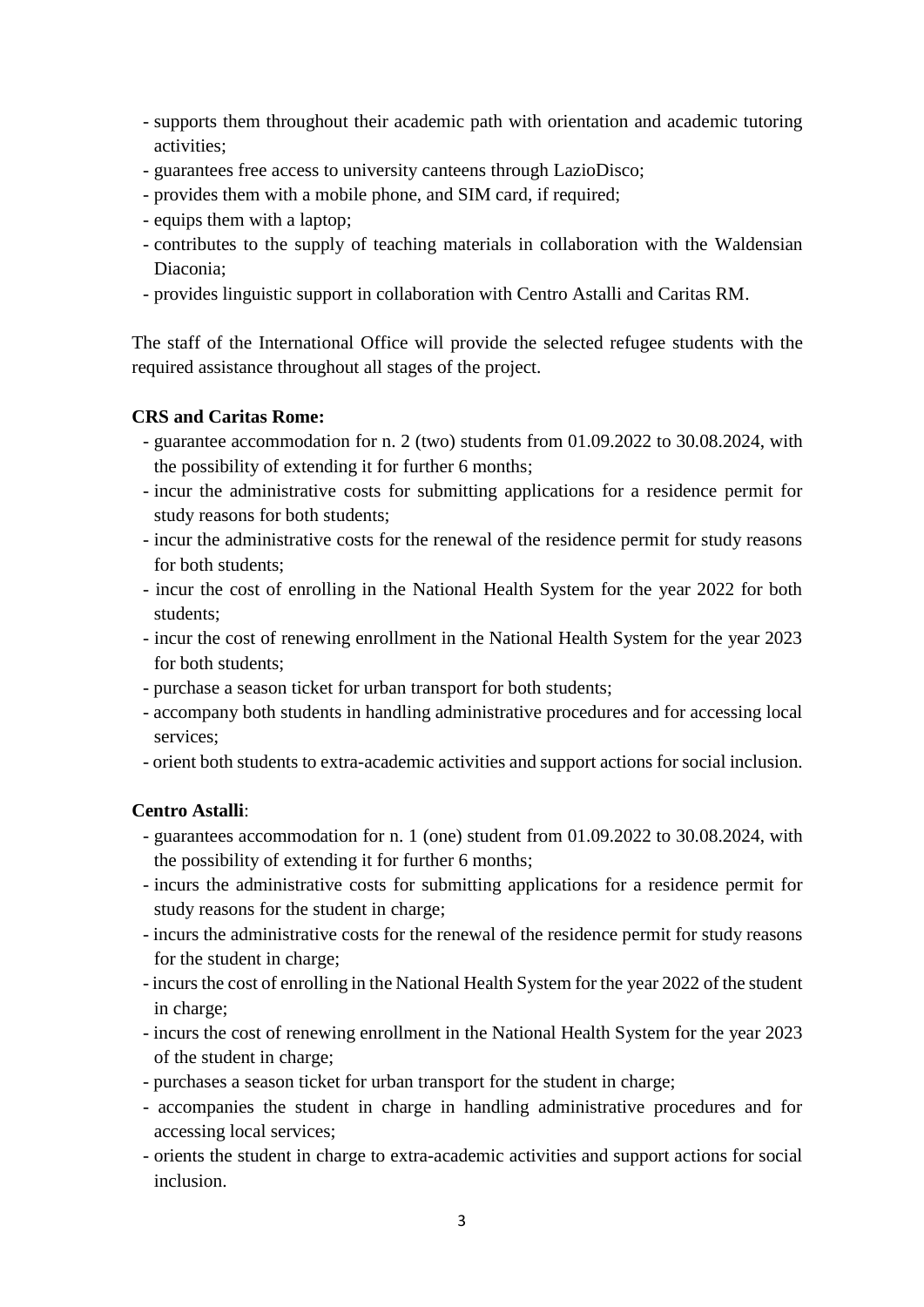#### **Waldensian Diaconia**:

- guarantees accommodation for n. 1 (one) student from 01.09.2022 to 30.08.2024, with the possibility of extending it for further 6 months;
- incurs the administrative costs for submitting applications for a residence permit for study reasons for the student in charge;
- incurs the administrative costs for the renewal of the residence permit for study reasons for the student in charge;
- incurs the cost of enrolling in the National Health System for the year 2022 of the student in charge;
- incurs the cost of renewing enrollment in the National Health System for the year 2023 of the student in charge;
- purchases a season ticket for urban transport for the student in charge;
- accompanies the student in charge in handling administrative procedures and for accessing local services;
- orients the student in charge to extra-academic activities and support actions for social inclusion.

#### **Art.2 Incompatibility**

The UNICORE 4.0 scholarship is incompatible with:

- Scholarships offered by Sapienza for enrolment purposes or any other scholarships that infringes the regular participation to the project UNICORE 4.0;
- Scholarships offered by the Ministry of Foreign Affairs and International Cooperation MAECI;
- Scholarships offered by the Conference of Italian University Rectors CRUI in favor of international protection holders;
- Scholarships for international students offered by foreign governments or institutions on the basis of agreements with Sapienza;
- Scholarships offered by the Lazio Region Agency (LazioDisco).

#### **Art.3 Admission requirements**

The call is open only to candidates that meet the following requirements:

- 1. Being resident in Cameroon, Niger and Nigeria and have had the recognition of the status of refugee or international protection through the intervention of UNHCR.
- 2. Holding a valid qualification for admission to the chosen Second cycle degree programme.
- 3. The degree must be or have been issued by a higher education institution accredited in the higher education system of the country that issues/issued the degree and must allow on-site access to a second-level degree/graduate programme.
- 4. Average grades (GPA *Grade point average)* as described in the requirements for each degree programme listed in the article n. 9 of this call.

For the conversion of the average to the Italian grading system, please, use the official conversion formula provided by the Italian Ministry of Education, University and Research available in Annex 2 of this call.

5. The degree must not have been achieved before 2017 and no later than March 31<sup>st</sup> 2022.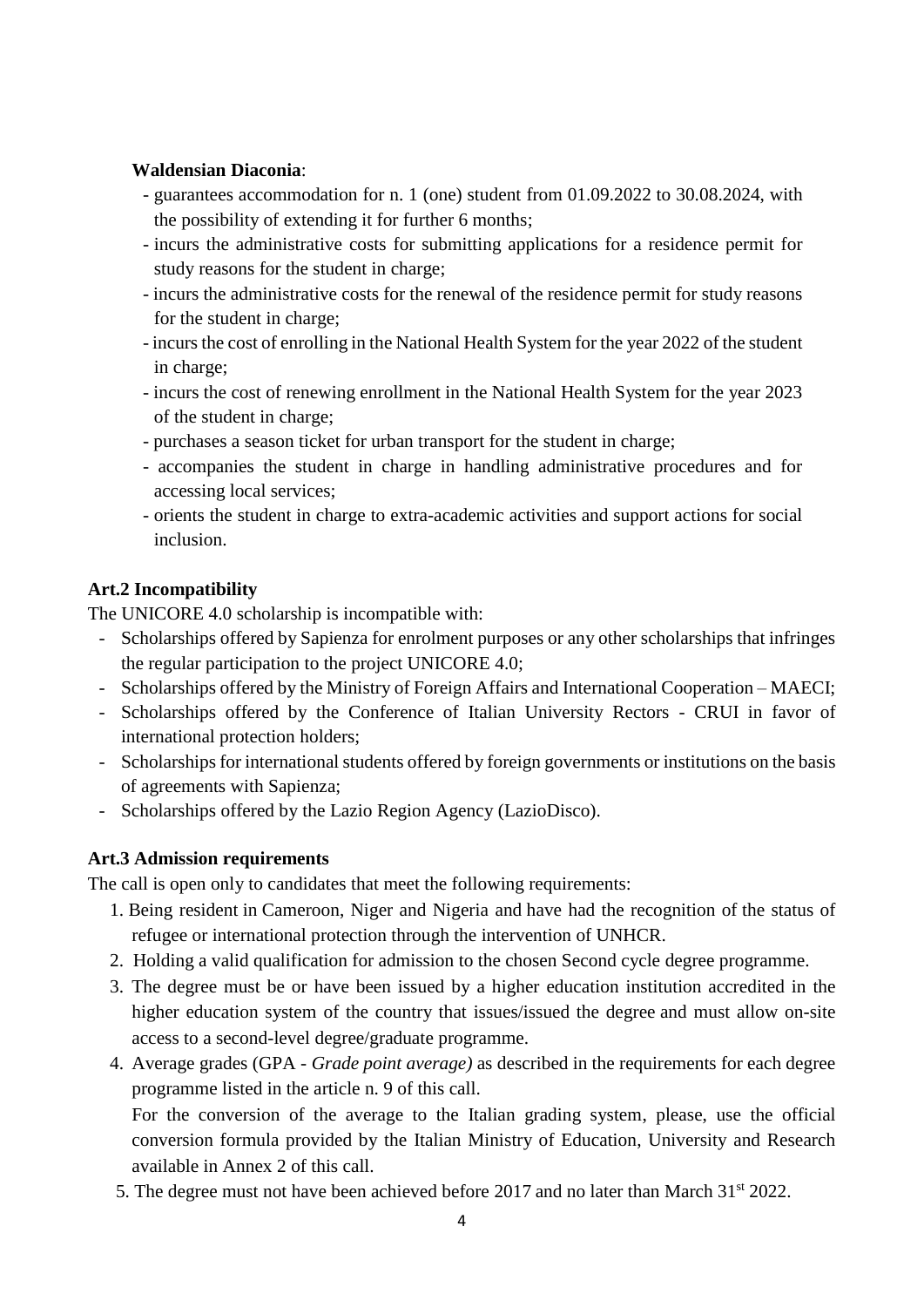- 6. Meet the specific requirements of the chosen second level degree/graduate programme.
- 7. Have not been previously enrolled in a degree programme at Sapienza or at any of the other partner universities of this initiative.
- 8.Proficiency in the English language is required.

#### **Art.4 Selection criteria and application documents**

#### **4.1 Selection criteria and evaluation committee**

Students are selected on the basis of academic merit.

All applications will be evaluated by a committee, appointed by the Director of the International Office. The committee will be composed by the directors of the second level degree/graduate programmes offered by Sapienza (see art.9) and will be supported by a member of the International Office. The committee, according to the selection criteria, will produce separate rankings per degree programme and each ranking will be divided into a female and a male ranking in order to guarantee equal access opportunities. If there will be no candidates for either gender, the available scholarships will be awarded to candidates of the same gender.

With the same score, the younger candidate comes first.

The committee will then proceed with the final general selection.

#### **4.2 Application documents**

Students are required to submit the following documents:

#### **MANDATORY DOCUMENTS:**

- 1. Application form attached to this call (Annex I).
- 2. A copy of the currently valid Refugee Identity card issued by or in collaboration with UNHCR or copy of the Proof of Registration *(POR) Card.*
- 3. A certificate confirming the qualification required for admission to the chosen second level degree/graduate programme.
- 4. List of passed exams and related marks.
- 5. Any other documents required for admission to the chosen second level degree/graduate programme (see art.9).
- 6. Any proof of English proficiency.

#### **NON-MANDATORY DOCUMENTS:**

- 1. Motivation letter (max one A4 page).
- 2. Letter/s of reference written by a supervisor/advisor supporting the application.
- 3. Applicants are warmly recommended to shoot a short video CV (e.g. using mobile phone) where they introduce themselves and their motivations.

In this phase, any translation of documents edited in languages other than English, Spanish, German, French or Italian can be done directly by the candidates.

#### **4.3 Deadlines and how to apply**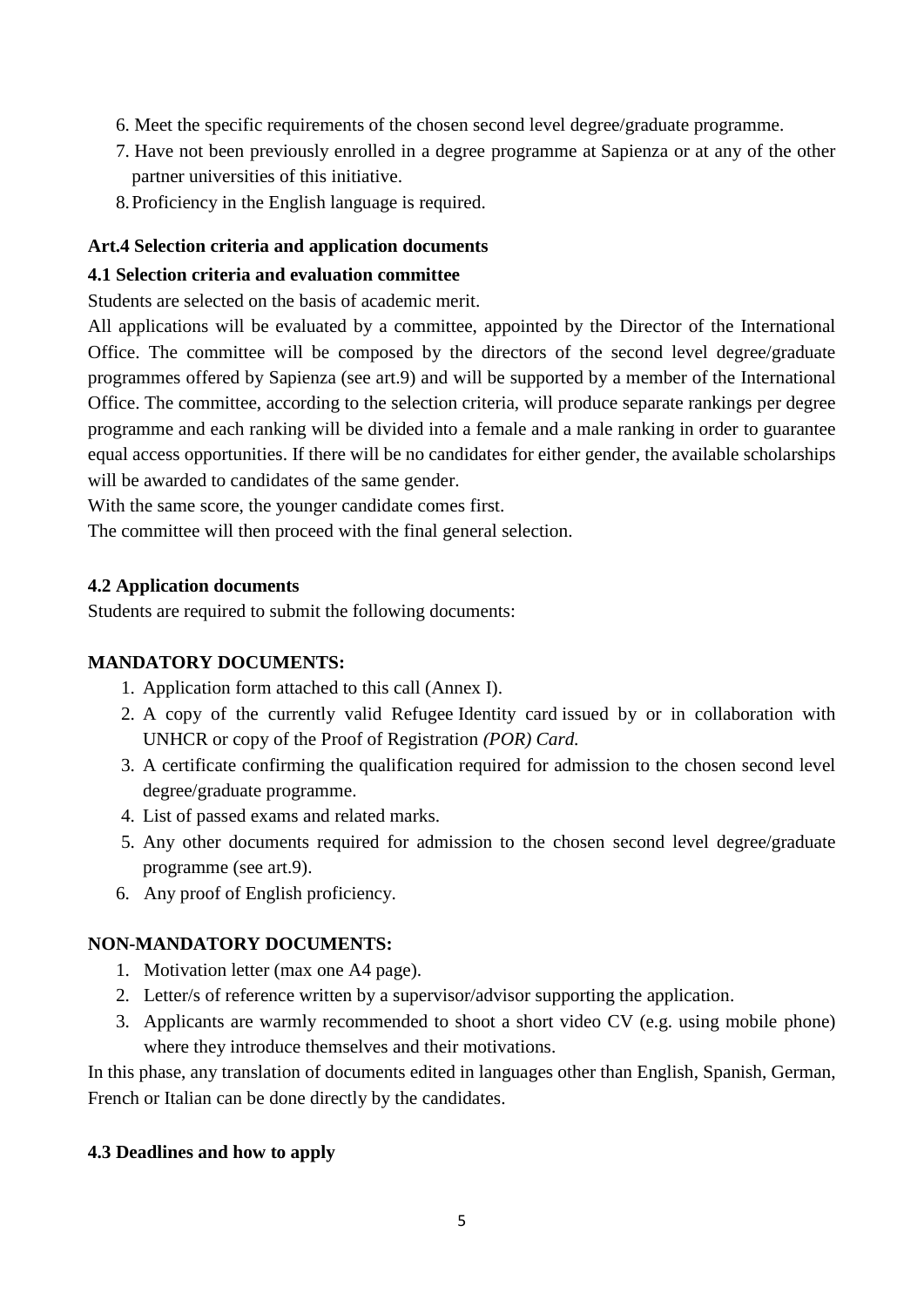Applications can be sent **from 01 April 2022**, 12 noon (noon - UTC + 1) to **29 April 2022**, 12 noon  $($ noon, UTC + 1 $).$ 

Students are due to send applications, including all the documents listed above, via e-mail at the following address

[unicore.sapienza@uniroma1.it.](mailto:unicore.sapienza@uniroma1.it)

### **Candidates must specify in the subject of the e-mail that the application that they intend to apply for is in the framework of the UNICORE 4.0.**

Incomplete or incorrect applications will not be taken into consideration.

Students are allowed to apply for only one second level degree/graduate programme offered by Sapienza and for only two universities among those participating in the UNICORE 4.0 project including Sapienza. This is a mandatory requirement: the non-respect of this clause will cause the immediate rejection of the application.

#### **Art. 5 Selection process**

The selection process is divided into two phases:

- Phase 1: assessment of documentation
- Phase 2: online interview

#### **5.1 Phase 1: assessment of documentation**

The committee will assess the application documents according to the following criteria:

- Academic Background and GPA (score: 0-25)
- Curriculum Vitae (score: 0-15)
- Consistency between previous studies and chosen degree programme (score: 0-10).

At the end of the first assessment phase, a temporary ranking will be drawn up and only the maximum first 39 candidates (3 per study programme) will be able to access Phase 2.

Candidates admitted to Phase 2 will be notified via e-mail within May 15<sup>th</sup>, 2022. The ranking list will also be published at the link [https://www.uniroma1.it/en/pagina/unicore-university-corridors](https://www.uniroma1.it/en/pagina/unicore-university-corridors-refugees)[refugees](https://www.uniroma1.it/en/pagina/unicore-university-corridors-refugees) on the page dedicated to UNICORE 4.0.

The maximum score assigned for this assessment phase is 50 points.

#### **5.2 Phase 2: online interview**

All candidates admitted to Phase 2 will be interviewed by the committee. The technical skills, subject competences and mastering of the English language will be assessed during the interview.

The interviews will take place online within June  $3<sup>rd</sup>$ , 2022.

The day and time of the interview will be notified by e-mail directly to the candidates, as well as published at the link <https://www.uniroma1.it/en/pagina/unicore-university-corridors-refugees> on the page dedicated to UNICORE 4.0.

During the interview, candidates will be asked to show their *Refugee Identity Card* or their *PoR Card* as indicated in the application.

The maximum score assigned for the interview is 50 points according to the following criteria:

- Academic quality (score: 0-30)
- English proficiency (score: 0-20).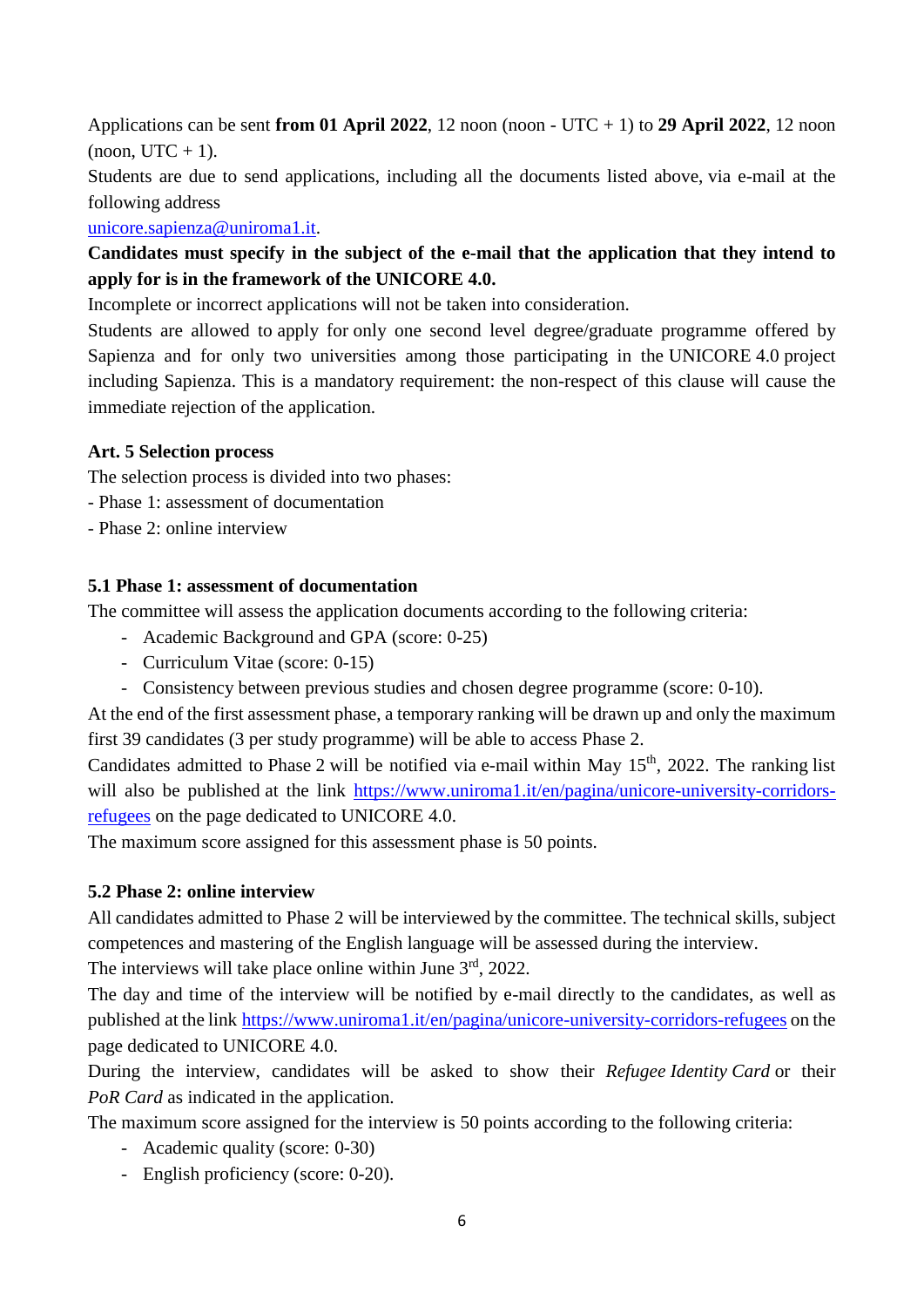#### **5.3 Approval of the final ranking**

The ranking will be drawn up by the committee summing up the results obtained in the two selection Phases. Candidates will be ranked in a descending order of scores.

At the end of the two selection Phases, applicants who obtains a score of less than 60/100 will not be included in the final ranking.

The available scholarships are awarded on a gender balance ratio and the committee will elaborate two different rankings according to the gender of the candidates. Only in the case that the list of eligible candidates does not include representatives of the two genders, the scholarships can be awarded to representatives of the same gender.

For equal points, preference will be given to the younger candidate.

The final selected candidates will be notified by e-mail after June  $10<sup>th</sup>$  2022, and the final ranking will be published at the link <https://www.uniroma1.it/en/pagina/unicore-university-corridors-refugees> on the page dedicated to the UNICORE 4.0 as well as on the pages dedicated to transparency.

#### **5.4 Acceptance**

Candidates must accept via written e-mail the scholarship within 10 days from the receipt of the notification e-mail. Failing to provide a feedback by the given deadline will cause the loss of the scholarship.

By accepting the scholarship, the candidate declares to be compliant with the benefits offered by the Project UNICORE 4.0 as well as with the conditions indicated in this call for applications. The candidate also declares under his own responsibility that he/she does not fall under any of the incompatibility conditions listed in Article 2 of this call for applications.

#### **5.5 Reserve list**

If a selected candidate withdraws from the scholarship programme by the deadline of June  $20<sup>th</sup>$ ,  $2022$ , Sapienza will assign the scholarship to the next eligible candidate.

If there are no more candidates in the reserve list, Sapienza might decide to award the scholarship to a suitable candidate within the rankings of the partner universities of the project. Eligible candidates from external rankings must meet the specific requirements of the degree programmes offered by Sapienza.

#### **Art.6 Confirmation of the scholarship**

#### **6.1 Requirements for confirming the scholarship**

In order to obtain the confirmation of the scholarship for the second academic year, students must achieve at least 30 credits (CFU) by August  $10^{th}$  2023. If the study plan of the first year of the degree programme in which the student is enrolled provides less than 60 credits, the renewal requirement will be calculated on the basis of half of the credits foreseen for the first year.

In order to continue to keep the benefits, students must obtain at least 70 credits (CFU) by August 10th 2024.

Students must graduate within the last available session of their cohort, i.e. January 2025.

Students must achieve an A2 level of Italian language knowledge at the end of the 1st year of their study program (September 2023), and B1 or B2 at the end of their 2nd year (January 2025). Italian language courses will be provided both at university level and by the local consortium partners.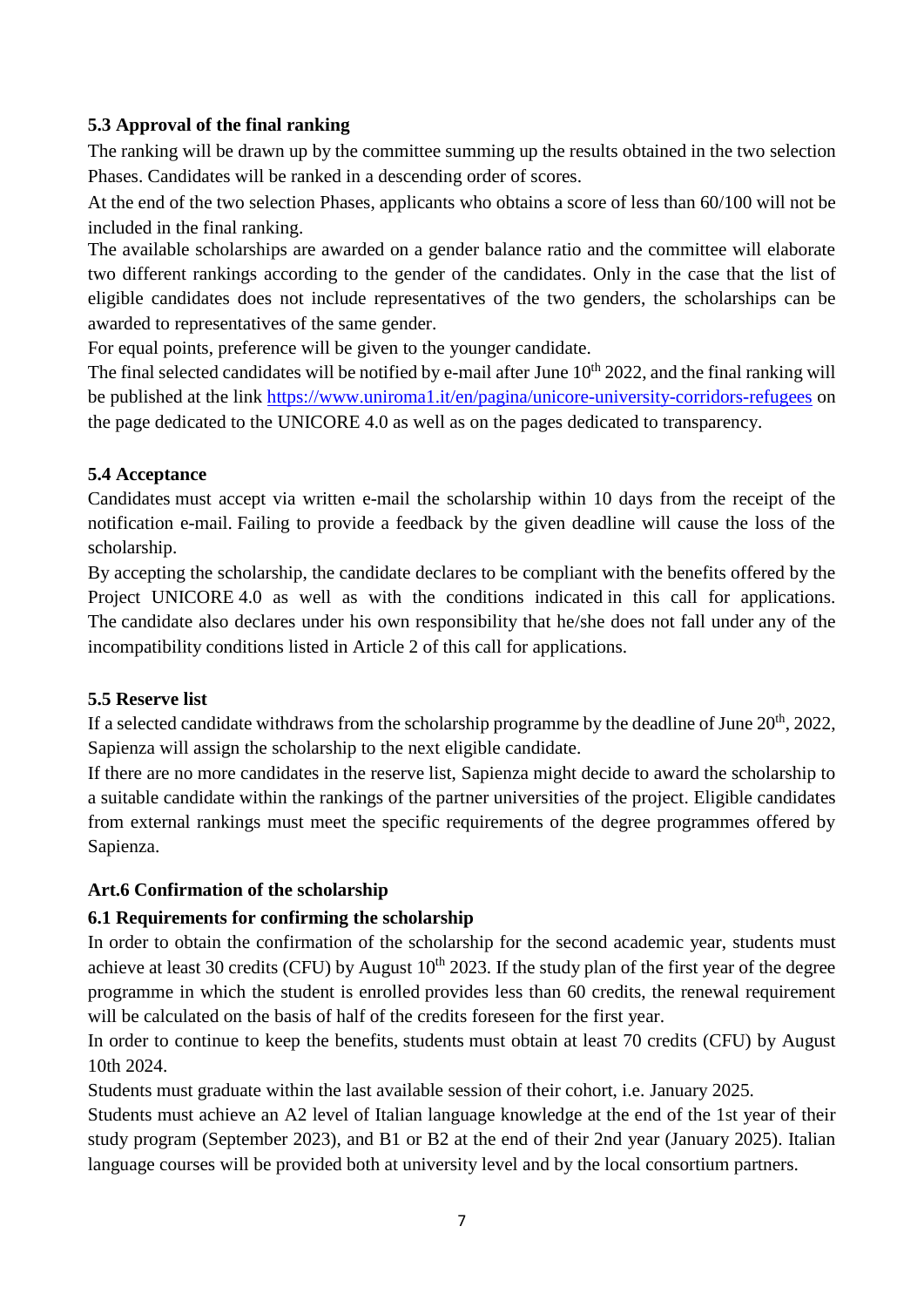#### **6.2 Renewal of scholarship**

Students who are unable to graduate by January 2025 may apply for a renewal of six months. Renewals can be granted on condition that at least 90 university credits (CFU) have been obtained by December 31st 2024.

The renewal request must be submitted to the International Office.

#### **Art.7 Withdrawal**

Selected refugee students that will withdraw from the degree programme during their studies will automatically lose all benefits of the scholarship.

#### **Art.8 Treatment of personal data**

The processing of personal data is regulated by the European Regulation n. 679 of 27/04/2016 - GDPR (General Data Protection Regulation) as well as by the National legislation in force and according to the law on protection of personal data of UNHCR, available at link: <https://www.refworld.org/docid/55643c1d4.html> .

Candidates agree also to the publication on the ranking list of the number of their *Refugee Identity Card* or the ration number of the *PoR card* on the website:

[www.universitycorridors.unhcr.it](http://www.universitycorridors.unhcr.it/) and on: [https://www.uniroma1.it/en/pagina/unicore-university](https://www.uniroma1.it/en/pagina/unicore-university-corridors-refugees)[corridors-refugees](https://www.uniroma1.it/en/pagina/unicore-university-corridors-refugees) .

The administration reserves the right to verify the correctness of the data declared as indicated in article 76 of Presidential Decree 445/2000. In the event of false declarations, the candidate will lose the right to participate in the call and/or the benefits assigned.

The person in charge of the processing of personal data is the person in charge of the procedure, Mrs. Graziella Gaglione.

#### **Art.9 List of second level degree/graduate programmes offered in English at Sapienza University of Rome**

#### **1. MSc Business Management**

Master's programme - Taught in English - Duration: 2 years

*DESCRIPTION: The Degree Programme (CdS) in Business Management (class LM-77) aims to provide students with the advanced knowledge and skills in management and entrepreneurship needed for effectively addressing problems of firms in a fast-changing society. The Study Plan is structured as follows: Curriculum Business Management (taught in English) Double Degree - La Sapienza Università di Roma - SRH Hochschule Berlin - Northern Illinois University – Dekalb Moscow State Institute of International Relations (MGIMO) - North- Caucasus Federal University (NCFU) - Institute of Economics and Management - Stavropol Curriculum Marketing Curriculum General Management and Sustainability.*

#### **Academic Requirements:**

First Cycle Degree (EQF Level 6): at least a three-year university degree (Bachelor or equivalent) in Economics, Business Administration with adequate academic background (overall 72 ECTS) in:

• Business (minimum 18 ECTS or equivalent credit hours)

The remaining credits must belong to at least 2 of the following areas:

- Economics
- Mathematics/Statistics
- Quantitative Analysis (e.g. Informatics)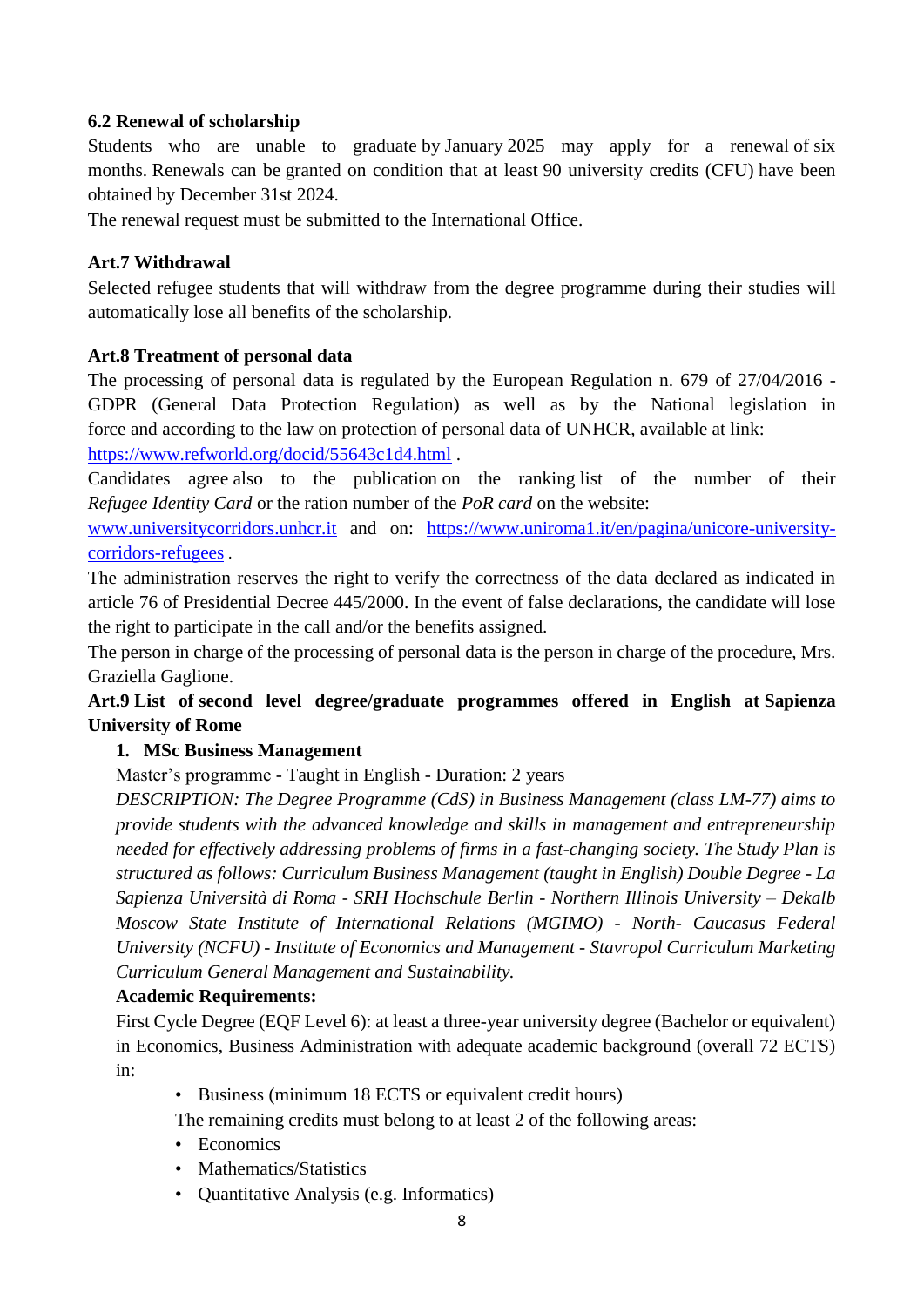• Law

Applicants are eligible if First Cycle Degree and language proficiency comply with the above mentioned minimum curricular requirements.

#### **Minimum GPA:** 80/100

#### **Minimum English Language Requirements:**

The following test scores are accepted:

- IELTS Academic IELTS (academic) with a minimum score of 5.5 out of 9.0;
- TOEFL IbT 70 or higher
- FCE First Certificate in English
- Cambridge B2 First or higher
- TOEIC Listening & Reading 720 or higher

For more information please visit our website<https://corsidilaurea.uniroma1.it/> and for more specific information check here [https://web.uniroma1.it/dip\\_management/didattica/corsi-di](https://web.uniroma1.it/dip_management/didattica/corsi-di-laurea-magistrale/management-delle-imprese-manimp)[laurea-magistrale/management-delle-imprese-manimp](https://web.uniroma1.it/dip_management/didattica/corsi-di-laurea-magistrale/management-delle-imprese-manimp) 

or write to: [internationalstudents-eco@uniroma1.it](mailto:internationalstudents-eco@uniroma1.it)

#### **2. MSc Economics and Communication for Management Innovation**

Master's programme - Taught in English - Duration: 2 years

*DESCRIPTION: Economics and communication for management and innovation is a multidisciplinary programme specifically based on the needs of enterprises and Confindustria, the main Italian Association of Entrepreneurs. The programme is based on enterprise science, digital communications and applied computer science. The objective is to train professionals who will be able to meet the multi-disciplinary requirements of modern enterprise, extending the traditional curricula of single-faculty programmes and moulding economics, computer science and social sciences. The programme will provide students with skills in enterprise communications, innovation process management skills, and enterprise strategies and tools for innovative and international contexts.*

#### **Academic Requirements:**

First Cycle Degree at least a three-year Bachelor degree (EQF Level 6) in Economics, Business Administration or equivalent with adequate academic background (overall 72 ECTS) in:

- Business (minimum 18 ECTS or equivalent credit hours)
- Economics:
- Mathematics/Statistics:
- Quantitative Analysis (e.g. Informatics);
- Law

Applicants are eligible if First Cycle Qualification and language proficiency comply with the above mentioned minimum curricular requirements.

#### **Minimum GPA:** 78/100

#### **Minimum English Language Requirements:**

The following test scores are accepted:

- IELTS Academic IELTS (academic) with a minimum score of 5.5 out of 9.0
- TOEFL IbT 70 or higher
- FCE First Certificate in English
- Cambridge B2 First or higher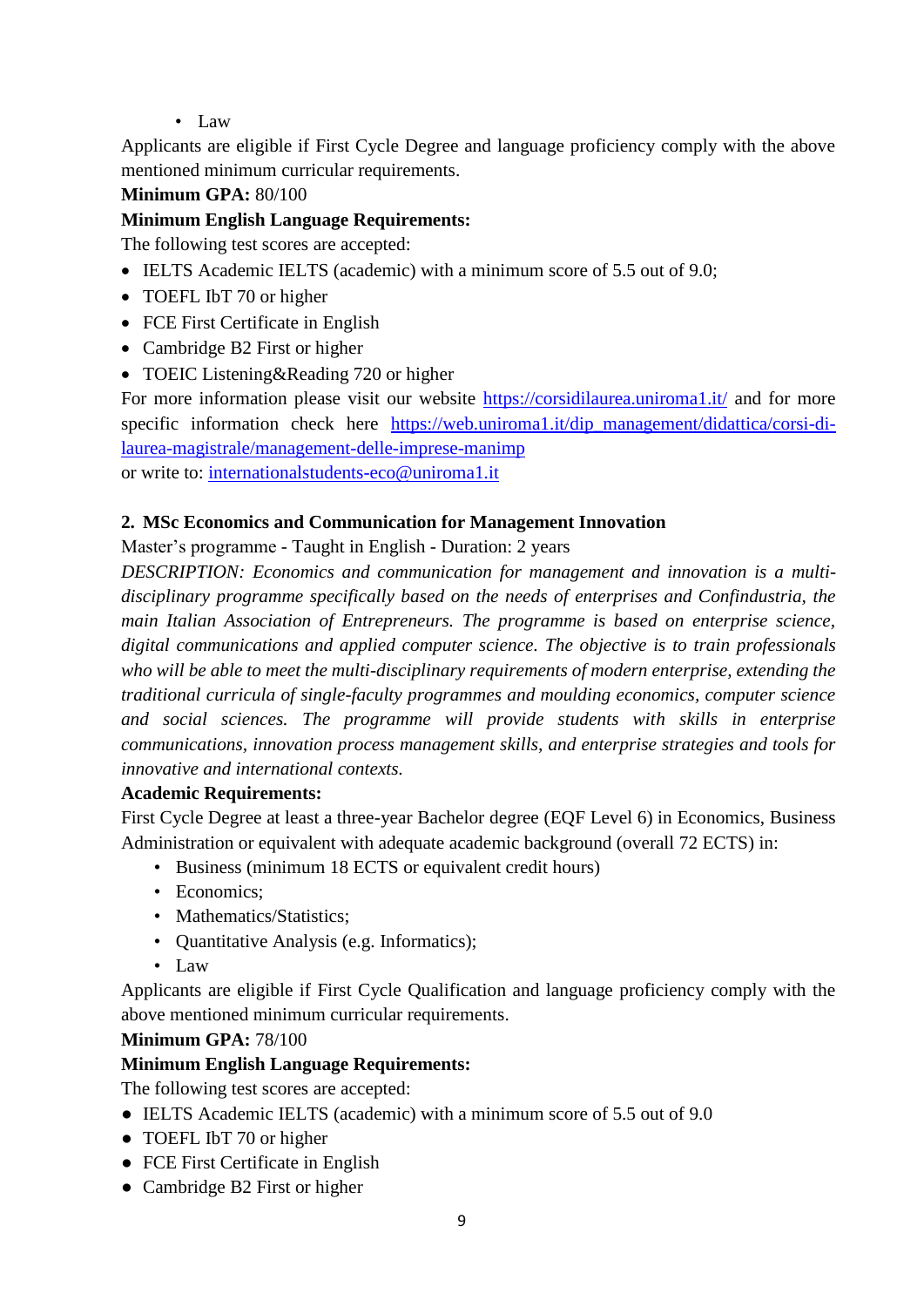• TOEIC Listening&Reading 720 or higher

Please note: the above requirements may be waived for students holding a degree from an accredited institution where English is the main language of instruction.

For more information please visit our website<https://corsidilaurea.uniroma1.it/> and for further specific information please visit our Department website [https://web.uniroma1.it/dip\\_management/economia-e-comunicazione-il-management-e-l](https://web.uniroma1.it/dip_management/economia-e-comunicazione-il-management-e-l-innovazione-ecomi-lingua-inglese/economia-e-comunicazione)[innovazione-ecomi-lingua-inglese/economia-e-comunicazione](https://web.uniroma1.it/dip_management/economia-e-comunicazione-il-management-e-l-innovazione-ecomi-lingua-inglese/economia-e-comunicazione) More info: [internationalstudents-eco@uniroma1.it](mailto:internationalstudents-eco@uniroma1.it)

#### **3. MA English and Anglo-American Studies**

Master's programme - Taught in English - Duration: 2 years

*DESCRIPTION: The English and Anglo-American Studies MA programme of the Faculty of Arts and Humanities provides a high degree of specialisation focusing on the Anglophone world, including language, literature and culture, as well as translation and history of the language. Additional core/subsidiary subjects include Art, Fashion, Linguistics, Philosophy, Italian, Computing for the Humanities and Comparative Literature.* 

#### **Academic Requirements:**

Admission is dependent upon possession of entry requirements and personal competences: 84 credits in various disciplines in BA degree, of which 24 in English and/or Anglo-American Language and Literature (12 in Language, or certified level: C1).

#### **Minimum GPA:** 70/100

#### **Minimum English Language Requirements:**

We strongly recommend that applicants add to their portfolio one of the following language certificates. Applications lacking a supporting certificate may be rejected (some exemptions may apply).

- IELTS (academic) with a minimum score of 7.0
- TOEFL (valid) with a minimum score of 95
- CAE Certificate in Advanced English
- CPE Certificate of Proficiency in English

More info: [englishangloamericanstudies.lm37@uniroma1.it;](mailto:englishangloamericanstudies.lm37@uniroma1.it) [iolanda.plescia@uniroma1.it;](mailto:iolanda.plescia@uniroma1.it) [irene.ranzato@uniroma1.it](mailto:irene.ranzato@uniroma1.it)

#### **4. MA Mediterranean Archeology**

#### Master's programme - Taught in English - Duration: 2 years

*DESCRIPTION: The Master's program in Mediterranean Archaeology offers a diachronic, comprehensive overview of the deep history of the Mediterranean through a thematic approach. Historic trajectories from Prehistory and Protohistory to Classical and Medieval worlds will be analyzed embracing a perspective that opens up towards Contemporaneity. The course highly benefits from the location in the city of Rome, at the core of the Mediterranean area. The wide range of archaeological research in Italy and abroad led by Sapienza provides students with unique opportunities for fieldworks, lab activities and stages on a Mediterranean scale. Agreements with the main national and international bodies of research, valorization and cultural heritage protection expand the spectrum of training. The Master's course in Mediterranean Archaeology offers an innovative approach to archaeological studies that goes beyond the*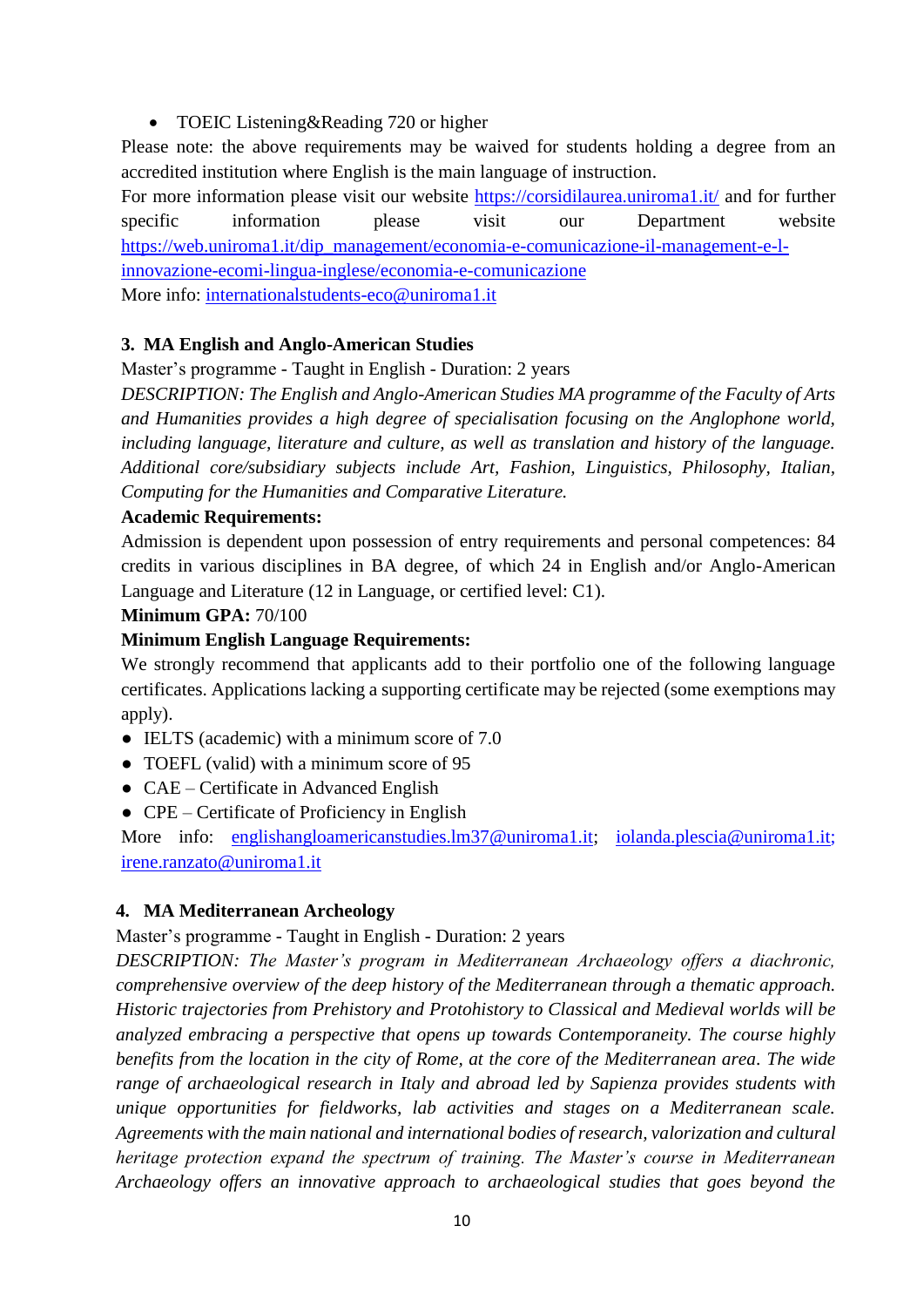*traditional separation of courses and curricula by periods. The focus will be the processes, crossdisciplinary themes, such as social and economic developments, cultural transformations, mobility and migrations, trade exchanges and networks, on a diachronic perspective. The Master provides students with an advanced knowledge of state-of-the-art, theoretical background, methodologies and techniques of archaeological studies and archaeological sciences. Students will also develop skills on the protection and communication of cultural heritage on a cross-Mediterranean dimension.*

#### **Academic Requirements:**

The Master in Mediterranean Archaeology typically admits students having a three-year (or fouryear) Bachelor of Arts or Archaeology degree or equivalent degree (i.e. Laurea Triennale) with a background in Archaeology, Cultural Heritage, Ancient History and/or Arts.

All students must have a good knowledge of spoken and written English. Application documents will be evaluated first. Students with a curriculum that satisfies minimum requirements on basic (bachelor) education in Archaeology, Ancient History Cultural Heritage, and/or Art will be interviewed for admission. The interview is aimed at evaluating the student's CV and competences. A document available on the course web site provides more detailed information. The interview will be held either in person or on- line. Students whose background is deemed to be improved may be requested to integrate their basic knowledge by:

- attending teaching modules provided by Bachelor courses in English at Sapienza/Unitelma within the first year of the Master course;
- alternatively, studying supplementary reading materials.

#### **Minimum GPA:** 70/100

#### **Minimum English Language Requirements:**

Upper Intermediate (CEFR Level B2). The following test scores are accepted:

- IELTS Academic 6.0 or higher
- TOEFL IbT 80 or higher
- Cambridge B2 First or higher
- TOEIC Listening & Reading 720 or higher

Please note: the above requirements may be waived for students holding a degree from an accredited institution where English is the main language of instruction.

More info: [medarch.dsa@uniroma1.it;](mailto:medarch.dsa@uniroma1.it) [paolo.carafa@uniroma1.it](mailto:paolo.carafa@uniroma1.it)

#### **5. MSc Architecture (Conservation)**

Master's programme - Taught in English - Duration: 2 years

DESCRIPTION: The Master's degree revolves around the themes related to interventions on the existing architectural and environmental heritage. The specific objective of the Master's degree is the achievement of a peculiar sensibility and ability related to the modalities of intervention on pre-existing architectural and environmental heritage, and to the quality design of new architecture, taking into account the relationships with the pre-existent and the historical city. The Master's Degree builds up on the skills acquired in the bachelor's degree, enhancing them to a specialist's level, with particular reference to:

• the historical-critical analysis of architecture, in its broadest sense (from the single manufacture to landscape and environment);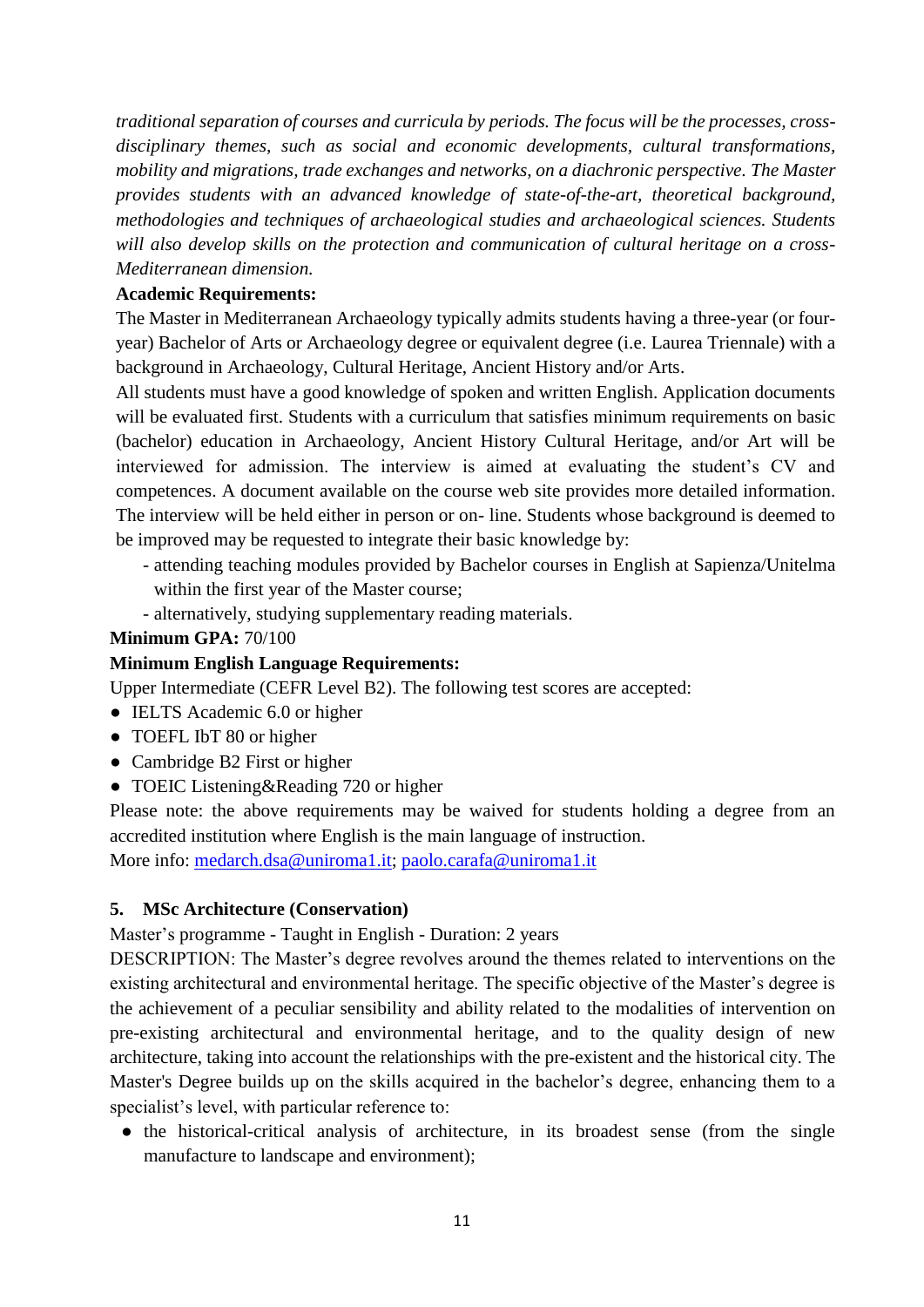- the ability to plan and execute, both with reference to modern architectural production and to the conservation and recovery of pre-existing structures;
- specific scientific knowledge, acquired critically.

#### **Academic Requirements:**

At least a three-year university degree (Bachelor's degree) in Architecture. Preferential topics for evaluation are: Building and Urban Design, History of Architecture, Architectural Survey and Drawing, Architectural or Building Technology and Architectural Conservation and Restoration. **Minimum GPA:** 70/100

#### **Minimum English Language Requirements:**

Upper Intermediate (CEFR Level B2). The following test scores are accepted:

- IELTS Academic 6.0 or higher
- TOEFL IbT 80 or higher
- Cambridge B2 First or higher

Please note: the above requirements may be waived for students holding a degree from an accredited institution where English is the main language of instruction. In this case the course reserves the possibility to verify the level through an interview via Skype.

Programme's website:<https://corsidilaurea.uniroma1.it/en/corso/2021/30815/home> More info: [architectureconservation@uniroma1.it](mailto:architectureconservation@uniroma1.it)

#### **6. MSc Computer Science**

Master's programme - Taught in English - Duration: 2 years

DESCRIPTION: Our Master program in Computer Science (LM-18) is conceived to provide both a broad grounding in Computer Science and in-depth knowledge of a number of emerging application areas. All courses are taught in English. Students can choose one of four curricula: INFORMATION SCIENCE AND APPLICATIONS providing students with a strong foundation in general Computer Science. MULTIMEDIA COMPUTING AND INTERACTION provides students with knowledge of the fundamentals, methodologies and techniques for processing and interacting with multimedia content, i.e. graphics, text, audio and video material. NETWORKS AND SECURITY aimed at preparing future innovators and researchers in systems, networking, cryptography, and security. SOFTWARE ENGINEERING introducing students to adequate methodologies for the design and analysis of complex and critical software systems.

#### **Academic Requirements:**

Bachelor's degree in Computer Science or Engineering.

**Minimum GPA:** 65/100 or 22.5/30

#### **Minimum English Language Requirements:**

Upper Intermediate (CEFR Level B2). The following test scores are accepted:

- IELTS Academic 6.0 or higher
- TOEFL IbT 80 or higher
- Cambridge B2 First or higher
- TOEIC Listening&Reading 720 or higher

Please note: the above requirements may be waived for students holding a degree from an accredited institution where English is the main language of instruction.

More info: [info-computer-science-degrees@di.uniroma1.it;](mailto:info-computer-science-degrees@di.uniroma1.it) [casalicchio@di.uniroma1.it;](mailto:casalicchio@di.uniroma1.it)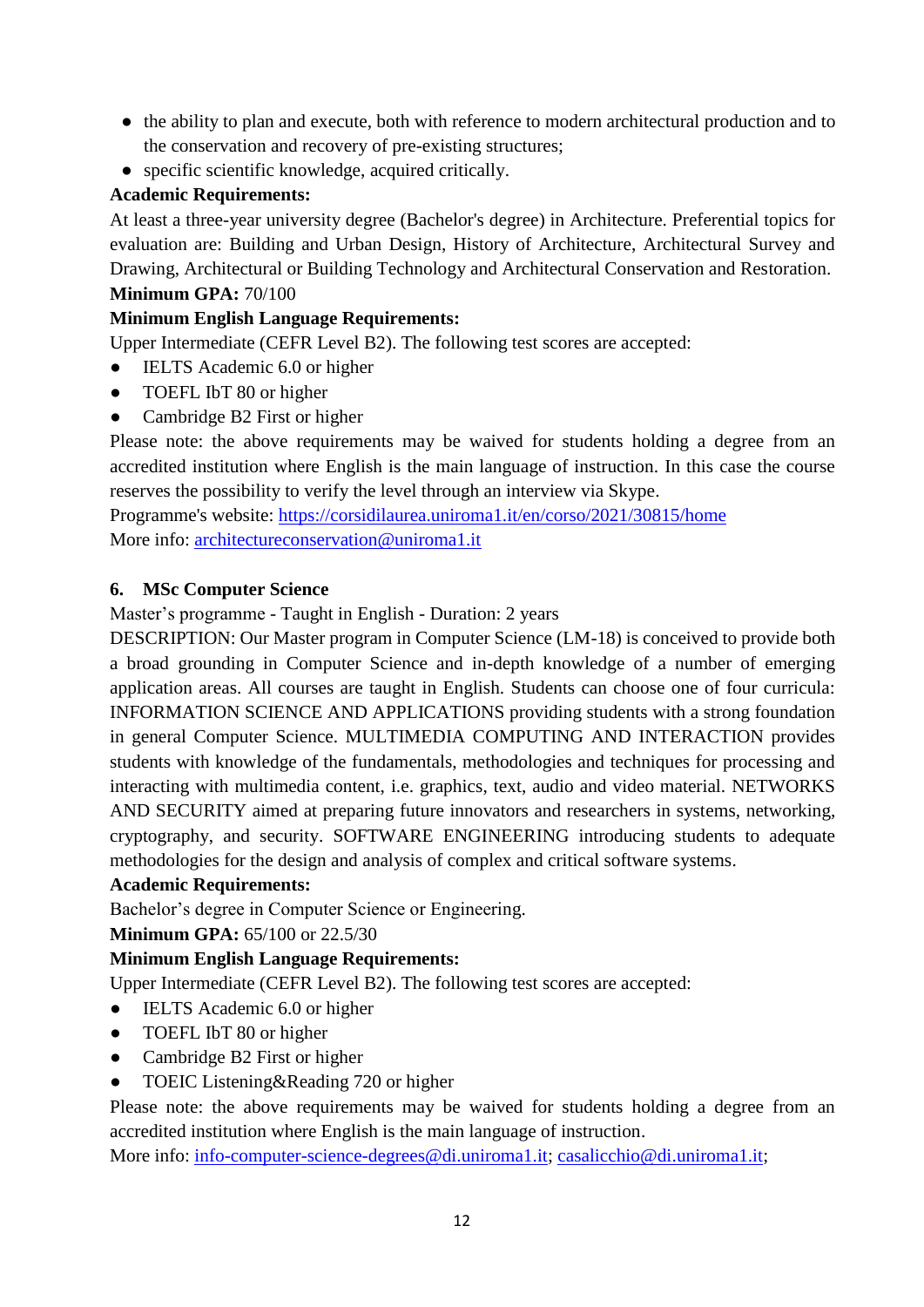#### **7. Msc Development and International Cooperation Sciences**

Master's programme - Taught in English - Duration: 2 years

DESCRIPTION: The interfaculty MSc programme in Development and International Cooperation provides students with the competences necessary to analyze institutional and cultural factors and to plan and manage cooperation initiatives to aid developing countries. The programme, which has been developed by the Faculties of Political Science, Sociology, Communications, and Humanities, provides students with interdisciplinary knowledge and useful tools to analyse and comprehend the context they will find in developing countries, as well as to manage peace projects and international development cooperation programs. The programme also provides students with advanced skills that will allow them to:

- Design, develop, implement and direct integrated cooperation programmes and development projects;
- Monitor and assess projects and programmes;
- Use communication and information management tools.

#### **Academic Requirements:**

- 1. During your bachelors programme you must have taken at least one or two exams in Economics\*:
- 2. During your bachelors programme you must have taken at least one or two exams in Law\*:
- 3. During your bachelors programme you must have taken at least one or two exams in Social Sciences\*.
- \* The assessment is based on the number of the credits, not only on the number of the exams.

#### **Minimum GPA:** 80/100

#### **Minimum English Language Requirements:**

Upper Intermediate (CEFR Level B2). The following test scores are accepted:

- IELTS Academic 6.0 or higher
- TOEFL IbT 80 or higher
- Cambridge B2 First or higher
- TOEIC Listening&Reading 720 or higher

Please note: the above requirements may be waived for students holding a degree from an accredited institution where English is the main language of instruction. More info: [magistralicoris@uniroma1.it](mailto:magistralicoris@uniroma1.it)

#### **8. MSc Electronics Engineering**

Master's programme - Taught in English - Duration: 2 years

*DESCRIPTION: The Master Degree in Electronics Engineering Programme (class LM-29) provides students with specific skills related to electronic digital systems, integrated components, microwave circuits, radiofrequency systems and advanced communications together with multidisciplinary laboratory competences and mathematical advanced topics. A set of subjects going from discrete circuits to machine learning, from advanced antennas to electromagnetic scattering, from circuit design to embedded systems, from nanoelectronics to power electronics, from optoelectronics to lasers and accelerators, from environmental electronics to Earth observation, from bioengineering to wireless communication systems can complete the MDEE.*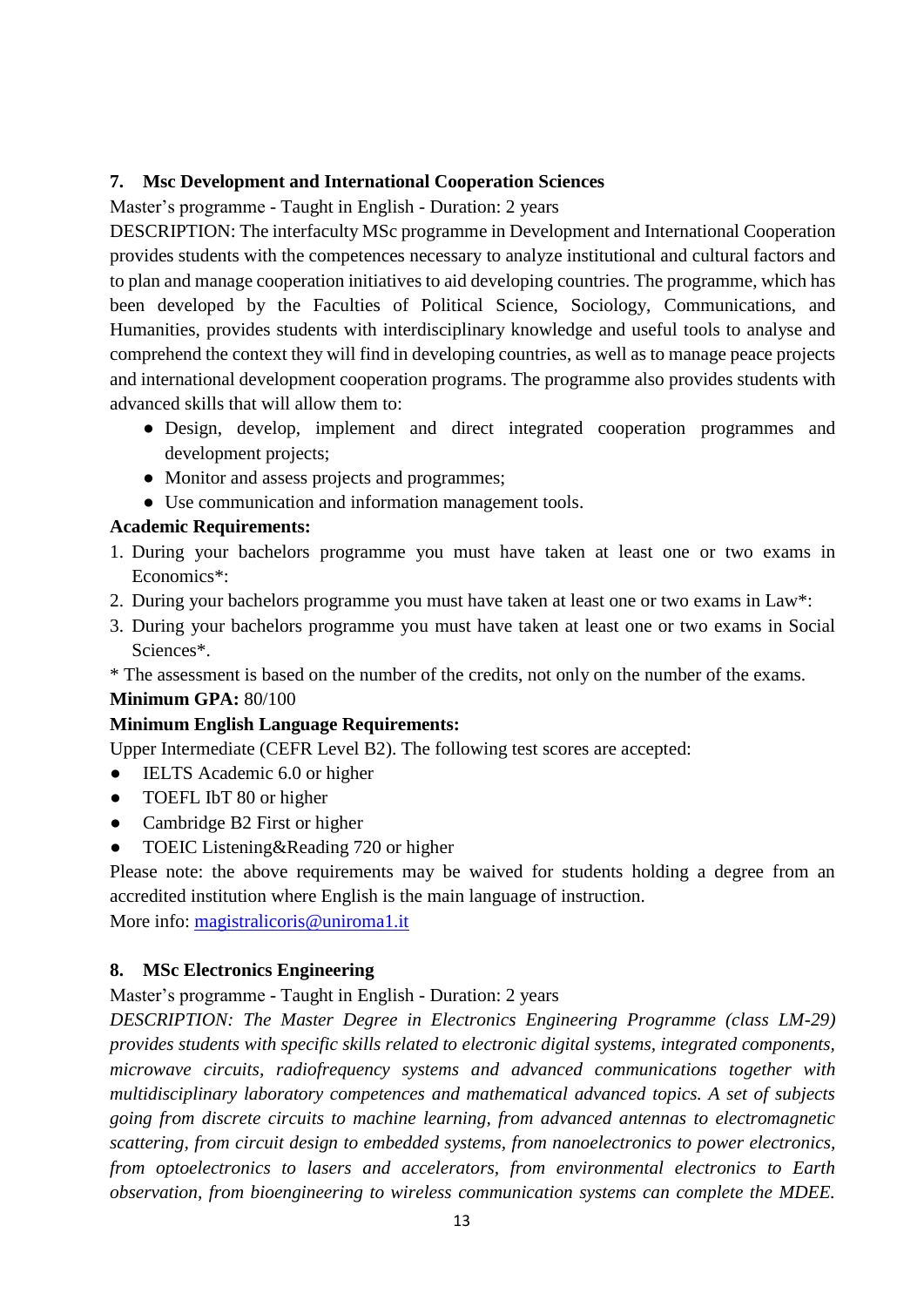*External stages for carrying out the master thesis are also foreseen. The programme emphasises system-related and interdisciplinary aspects and is closely linked with research and innovation activities in the Italian and international job-market context.*

#### **Academic Requirements:**

The MDEE selection process requires the general documents about the university MDEE of the candidate including the list of exams with their subjects, the corresponding grades, the Bachelor final thesis showing a strong background in mathematics (calculus, algebra, analysis) and physics (classical and modern), chemistry and electrical measurements, computer programming, analog and digital electronics, electromagnetic fields and antennas, communication theory and engineering and control theory. The submission of the following documents is strongly recommended and will constitute a positive element in the evaluation for admission to the programme, such as CGPA, GRE, and GATE, will be also taken into consideration.

#### **Minimum GPA:** 76/100

#### **Minimum English Language Requirements:**

Upper Intermediate (CEFR Level B2). The following test scores are accepted:

- IELTS Academic 6.0 or higher
- TOEFL IbT 80 or higher
- Cambridge B2 First or higher
- TOEIC Listening & Reading 720 or higher

Please note: the above requirements may be waived for students holding a degree from an accredited institution where English is the principle language of instruction.

More info: ingegneria elettronica.lm29@uniroma1.it; [antonio.dalessandro@uniroma1.it;](mailto:antonio.dalessandro@uniroma1.it) [paolo.burghignoli@uniroma1.it](mailto:paolo.burghignoli@uniroma1.it)

#### **9. MSc Genetics and Molecular Biology**

Master's programme - Taught in English - Duration: 2 years DESCRIPTION:

- 1) an in-depth knowledge of the unicellular and multicellular organisms that may be used as models to study basic mechanisms of gene expression or cell development, differentiation and transformation;
- 2) the acquisition of genetic concepts and methodologies, with special regard to those used in the genetic dissection of complex processes and to study human populations;
- 3) an in-depth knowledge of the molecular bases of the main processes involved in the regulation of nucleic acid and protein structure and function;
- 4) the knowledge of basic methodologies to study and manipulate biological macromolecules;
- 5) the ability to investigate and develop basic methodologies which may be usefully applied to biomedical and biotechnological research;
- 6) the acquisition of genetic-molecular skills for the diagnosis and treatment of genetic diseases;
- 7) the skills suitable to identify the biological processes grounding the physiopathology of organs and systems, with special regard to human beings.

#### **Academic Requirements:**

Bachelor's Degree in Biological Science (L-13) or as, an alternative, Bachelor's degree with at least 90 CFU credits comprising the following scientific fields: physics, mathematics, chemistry, and basic and characterizing biological disciplines (molecular biology, genetics and biochemistry).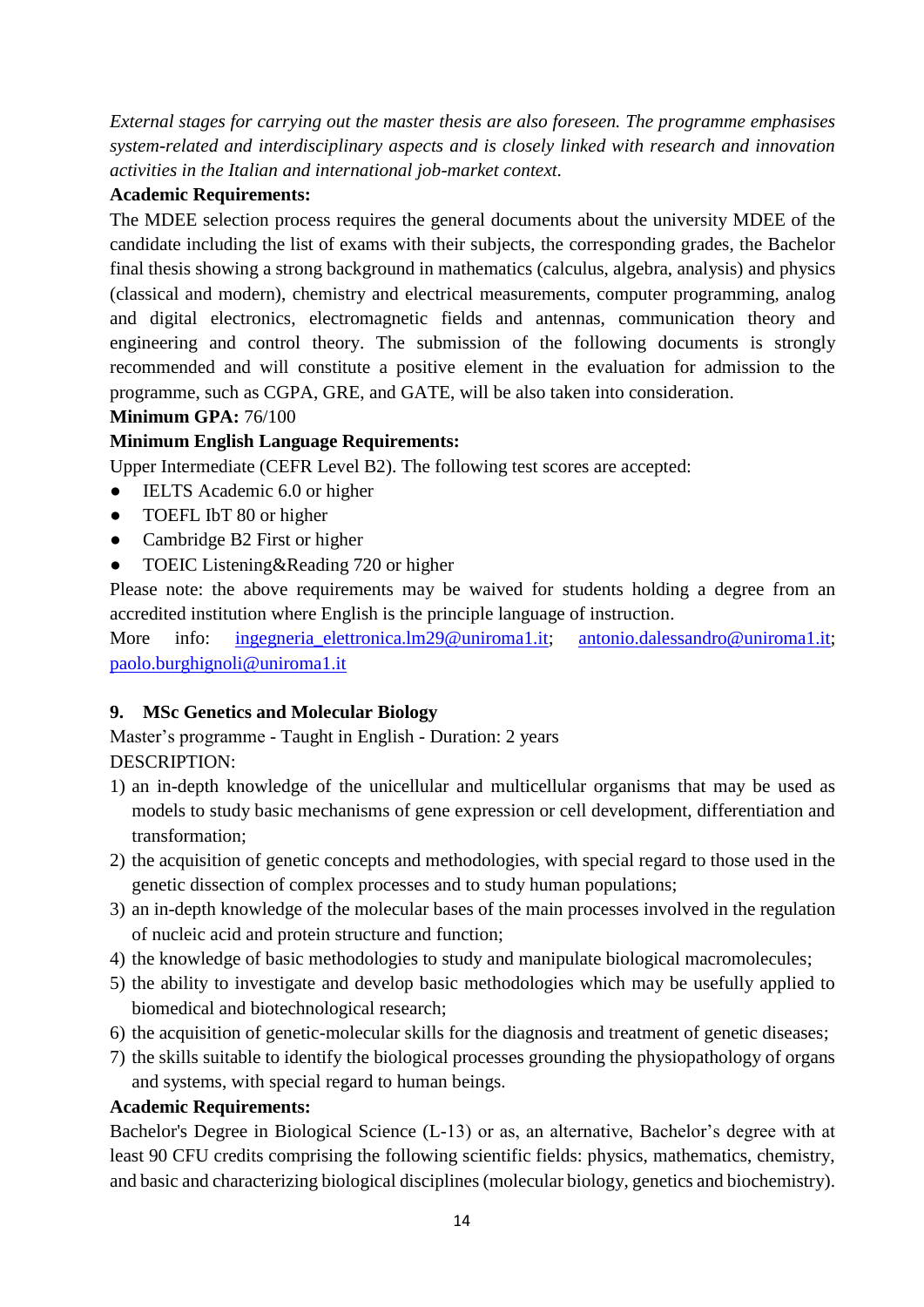#### **Minimum GPA:** 75/100

#### **Minimum English Language Requirements:**

Upper Intermediate (CEFR Level B2). The following test scores are accepted:

- IELTS Academic 6.0 or higher
- TOEFL IbT 80 or higher
- Cambridge B2 First or higher
- TOEIC Listening & Reading 720 or higher

More info: [prisca.ornaghi@uniroma1.it](mailto:prisca.ornaghi@uniroma1.it)

#### **10. MSc Product and Service Design**

Master's programme - Taught in English - Duration: 2 years

DESCRIPTION: The M.Sc. in Product and Service Design is for students who want to deepen their design skills exploring technologies, cultural languages, social issues. Our students will face creative challenges in developing products and services to improve people's lives. They will design extensively, think creatively and reflect critically. The Master Program is organized in 4 semesters. During the first semester, students will acquire innovative skills in Aesthetics, Social Communication, Smart Technologies, Digital Representation, Mechanics. In the second one, they will explore and practice the most recent Design Thinking methodologies as well as face of with the topic of Human Factors and Strategic Management. In the third one, they will understand and develop sustainable, smart and innovative production and consumption processes facing 4 different areas of application:

- Design for Interaction, exploring and applying smart technologies with a critical and futuristic approach;
- Design for Service and Social Innovation, with a human-centered and UX approach;
- Design for Material, with a particular attention to the biomimesis;
- Design for New Craft and Industry, considering the innovation of new typologies and new aesthetics.

The last semester is dedicated to the final work that is a research-based activity aimed to develop a functional prototype of an innovative product and service, in collaboration with international R&D company departments or universities labs or research centres. Our graduates can spend their skills as Design Strategist at the management level for companies or new start- ups, or as Design Researcher within Research Centres or continuing their training during the Ph.D. course.

#### **Academic Requirements:**

With regard to degrees achieved in Italy (by Italian citizens, EU citizens and non- EU citizens residing in Italy) the valid degrees are in: Industrial Design (L-4 class, former L-42 class), Industrial Engineering (L-9 class, former L-10 class), Architecture (L-17 class, former L-4 class), Building Sciences and Techniques (L-23 class), Computer Science Engineering (L-8 class, former L-9 class); with regard to degrees achieved in EU or non-EU countries, the valid degrees are in: Design (any field of Design), Industrial Engineering, Computer Science Engineering (with a specific cv in Robotics, or IoT), Architecture.

The evaluation will be according to the final grade of the Bachelor Degree, the cv and the portfolio with regard to skills and activities in the field of Product and Service Design.

#### **Minimum GPA:** 80/100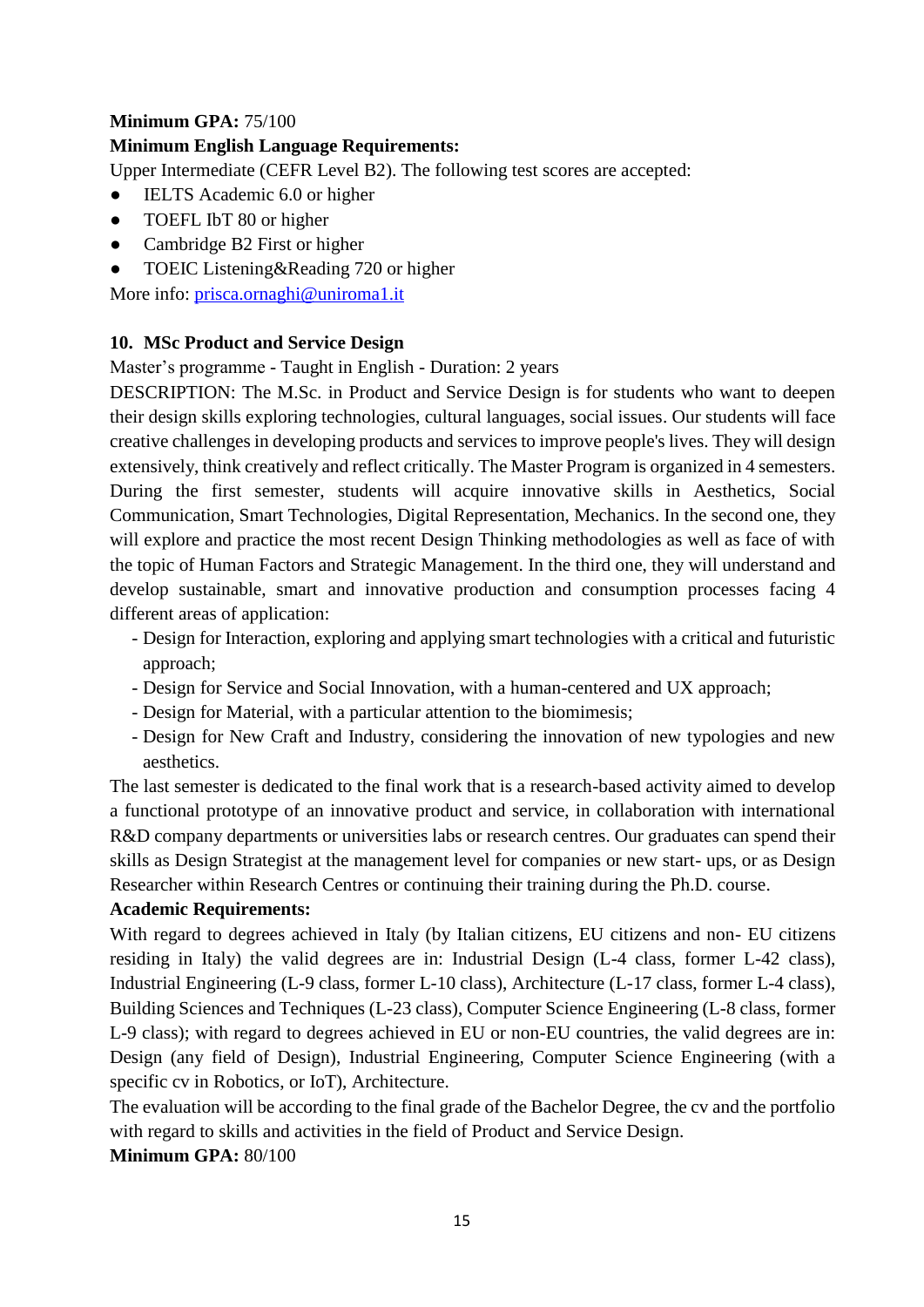#### **Minimum English Language Requirements:**

Upper Intermediate (CEFR Level B2). The following test scores are accepted:

- IELTS Academic 5.5 or higher
- TOEFL IbT 80 or higher
- Cambridge B2 First or higher
- TOEIC Listening&Reading 720 or higher

Please note: the above requirements may be waived for students holding a degree from an accredited institution where English is the main language of instruction.

More info on <https://web.uniroma1.it/msproductdesign/>or <https://corsidilaurea.uniroma1.it/en/corso/2021/30811/home> or <https://www.facebook.com/MSPSDSapienza> or write to: [msproductdesign@uniroma1.it](mailto:msproductdesign@uniroma1.it)

#### **11. MSc Science and Technology for the Conservation of Cultural Heritage**

Master's programme - Taught in English - Duration: 2 years

- DESCRIPTION: The two-year Master course in Science and Technology for the Conservation of Cultural Heritage aims to train experts in the field of cultural heritage conservation and archaeometry. At the end of the course, they will be able to detect deterioration processes, characterize materials and assess conservation protocols for all kinds of cultural heritage thanks to the knowledge of the physical, chemical, biological and structural properties of materials. Specifically, conservation scientists will acquire the following skills:
- \* knowledge of the most advanced methods and techniques applicable in the diagnostic of cultural heritage;
- \* planning of diagnostics protocols for the conservation of cultural heritage;
- \* planning and organisation of science museums, science cities, science exhibitions;
- \* collaboration in the planning and implementation of IT systems for cultural heritage data treatment.
- The multidisciplinary nature of the cultural heritage field requires various types of scientific expertise which are given during the course, while also providing a set of courses to complete the humanities education and to offer mastery of general disciplines. Training is completed through internships at the scientific labs of the university or at public and private bodies in the field.

#### **Academic Requirements:**

A Bachelor degree in Sciences (I cycle equivalent-180 ECTS credits). Candidates must have a strong background in a wide range of Science subjects. During the interview candidates might be asked questions related to the following subjects: Mathematics, Physics, Chemistry, Mineralogy, Biology, Computer science, Humanities and Economics (e.g., Museology, History of Restoration and Techniques of Artistic Production, and Cultural Heritage Legislation).

Enrollment will be based on admission requirements, followed by scheduled interviews for all eligible students.

#### **Minimum GPA:** 75/100

#### **Minimum English Language Requirements:**

Upper Intermediate (CEFR Level B2). The following test scores are accepted: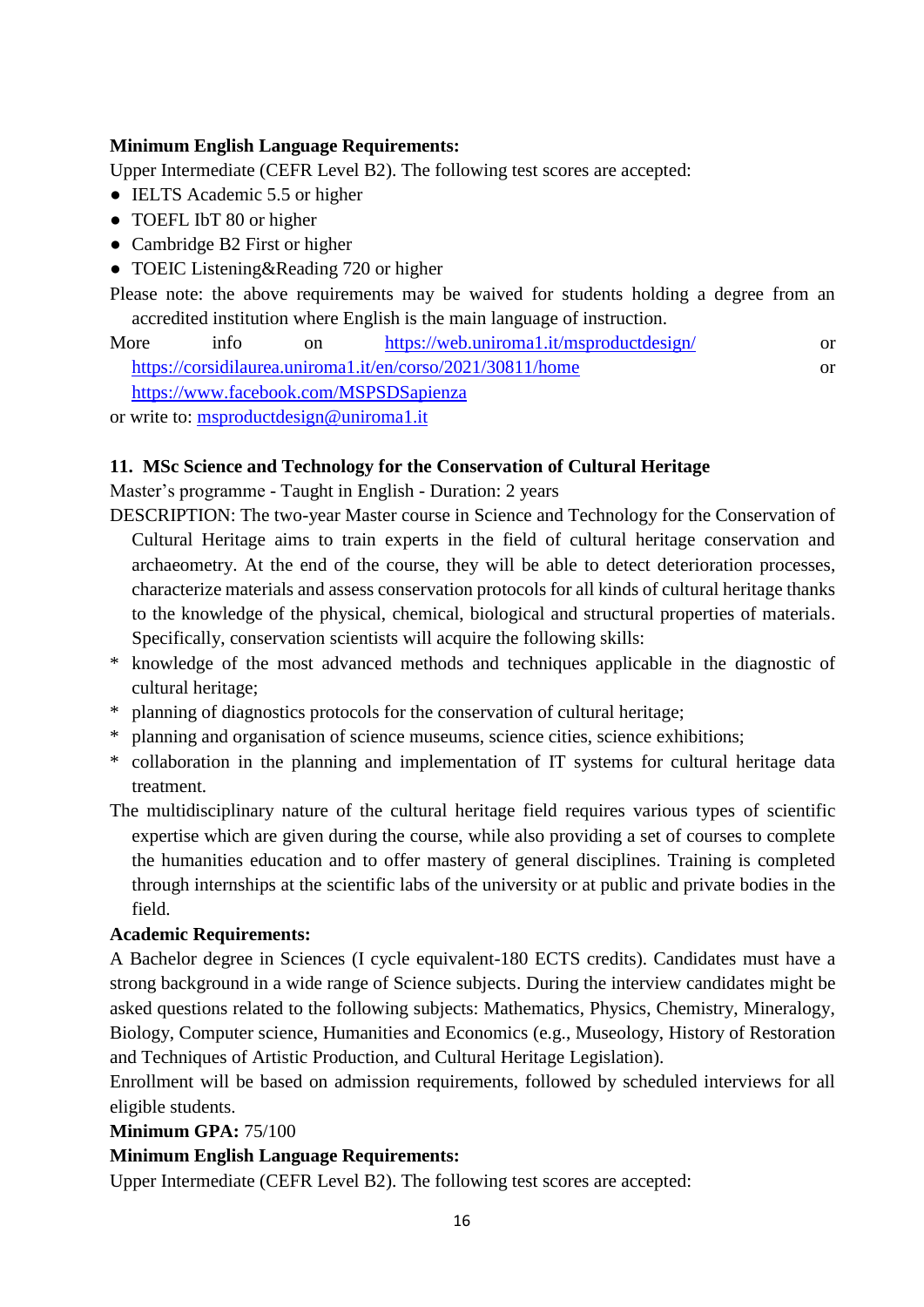- IELTS Academic 6.0 or higher
- TOEFL IbT 80 or higher
- Cambridge B2 First or higher
- TOEIC Listening&Reading 720 or higher

Please note: the above requirements may be waived for students holding a degree from an accredited institution where English is the main language of instruction.

For further information, please check out the official website: <https://corsidilaurea.uniroma1.it/en/corso/2021/28702/home> .

More info: [scienzebc@uniroma1.it](mailto:scienzebc@uniroma1.it)

#### **12. MSc Nanotechnology Engineering**

#### Master's programme - Taught in English - Duration: 2 years

*DESCRIPTION: The Master of Science in Nanotechnology Engineering is designed to offer an advanced scientific and professional education focused on the analysis, development, simulation and optimization of devices, materials and processes based on the use of nanotechnologies for several applications in the field of Industrial Engineering. The Program (for a total of 120 CFU) is organized into two alternative strands:*

*A: most of the courses taught in Italian B: with all the courses taught in English Both strands include:*

- *I) 8 mandatory courses (72 CFU)*
- *II) 1 course (6 CFU) to be selected among a group of alternative teachings*
- *III) 2 free-choice courses (12 CFU) IV) Other activities aimed at preparing students for careers after graduation (1 CFU)*
- *VI) Final Thesis preparation and defence (17 CFU)*

*CFU is the Italian equivalent of ECTS (European Credit Transfer System): 1 CFU = 30 hours of study (10 hours of lectures + 20 hours of homework).*

#### **Academic Requirements:**

The MS in Nanotechnology Engineering aims to promote the study of advanced scientific and professional training with specific skills in engineering sciences concerning simulation, concept and design of materials, dedicated production processes to the industrial nanotechnology sector. The access to the MS requires acquired knowledge such as found in many Degree Courses in Engineering, in all of the Degree Courses of Industrial Engineering, or in large part in the Degree Courses of Chemistry, Physics and Biotechnology.

In detail, basic knowledge in basic principles of chemistry and physics, physics of matter, algebra, geometry, mathematical analysis/statistics/physics, and probability should be pre-existing. Moreover, some knowledge in one or more of the following fields is strongly suggested: science and technology of materials, fluid dynamics, energy and environmental systems, mechanical/thermal/electrical/electric measurements, mechanics applied to machines, electric engineering.

#### **Minimum GPA:** 70/100

**Minimum English Language Requirements:** Upper Intermediate (CEFR Level B2)

The following test scores are accepted:

• IELTS Academic 6.0 or higher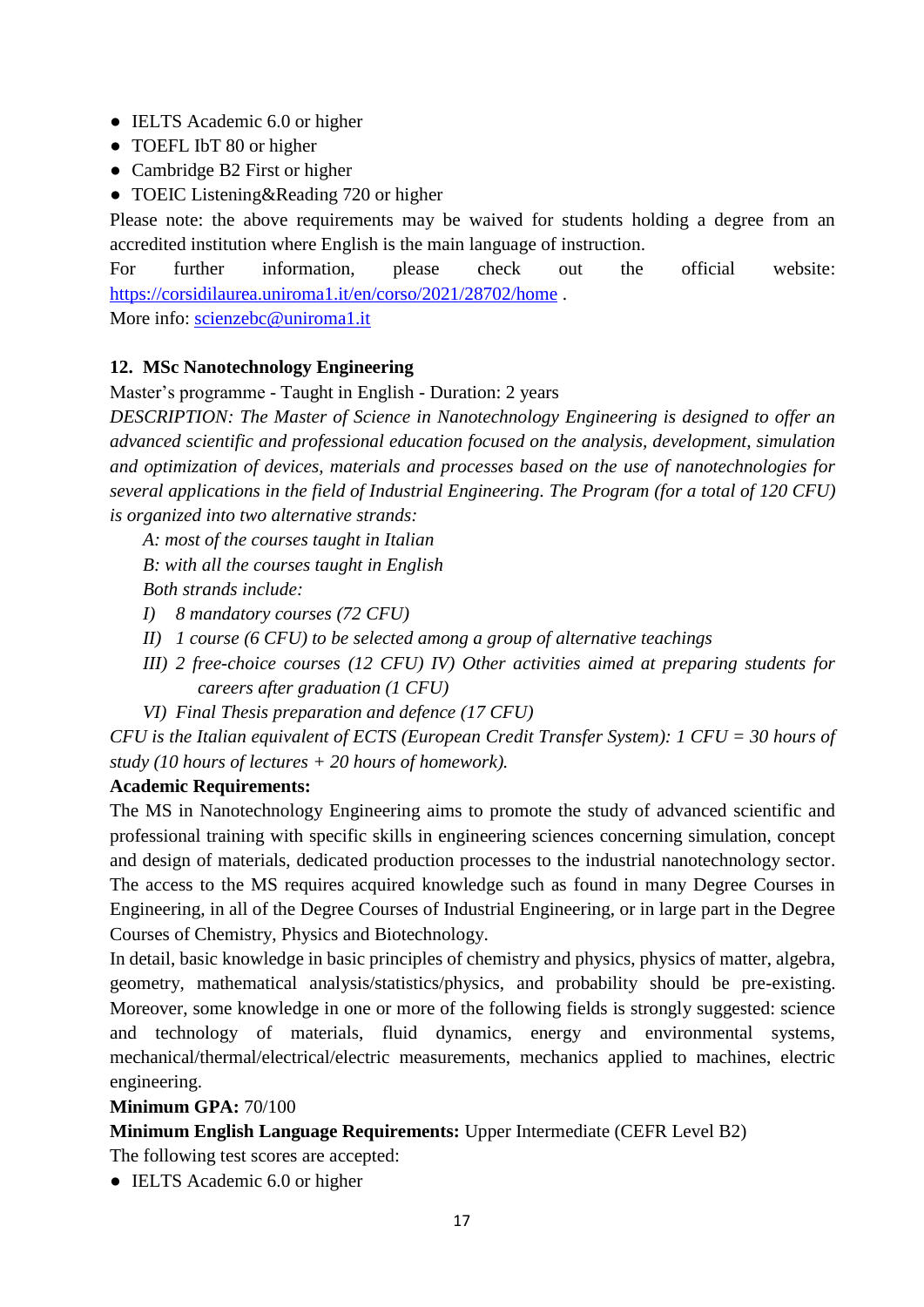- TOEFL IbT 80 or higher
- Cambridge B2 First or higher
- TOEIC Listening & Reading 720 or higher

Please note: the above requirements may be waived for students holding a degree from an accredited institution where English is the main language of instruction.

All the details and info here: web.uniroma1.it/nano/en More info: [ingegneria\\_nanotecnologie.lm53@uniroma1.it](mailto:ingegneria_nanotecnologie.lm53@uniroma1.it)

# **13. MSc Design, Multimedia and Visual Communication**

Master's programme - Taught in English - Duration: 2 years

*DESCRIPTION: The two-year MA in Design, Multimedia and Visual Communication (LM-12), established in the A.Y. 2007/2008, is a second level university program in the field of Design that aims to train a designer able to think up and plan communication artifacts' contents, aesthetic and technological aspects in both analog and digital environments. During the two-year program students acquire skills, tools and methodologies relevant to the design of communication artifacts in the fields of design thinking, communication studies, typography, graphics, advertising, multimedia, interaction design, performing and exhibit design. The training activity concerns the following main themes: corporate identity (i.e. the institutional and corporate image and its close relationship with design of services), type design, photography, editorial graphics, the design of information and communication systems (infographics), public utility communication; multimedia and interactive design, gaming, video editing, kinetic graphics, new media design, performing arts and exhibit design. The study plan offers two programs, respectively taught in Italian and English, and includes eight integrated studios: three concerning different aspects of Visual and Graphic Design, three concerning Multimedia Design fields, one Exhibit Design studio and a Final studio. Other courses concern disciplines such as: photography, video editing, theories and practices of the graphic, electronic and digital arts, storytelling, digital education, sociology of cultural processes, entertainment artifacts design and computer engineering. Graduate students will be able to work both as freelancers, and as art directors, executives or team leaders in design studios, companies, communication agencies or any other workspace in which visual communication is an integral part of the corporate mission. Graduates can also continue their training during the Ph.D. course.*

#### **Academic Requirements:**

Students graduated in Italy with Bachelor's Degree in Design (both Italian citizens, EU citizens and non- EU citizens residing in Italy). Students graduated from Bachelor's degree other than Design can apply for the program as long as they possess at least 40 ECTS in following disciplinary sectors: ICAR / 13; ICAR / 14, ICAR / 16; ICAR / 17; ING-INF / 05; SPS / 08; L-ART / 05; L-ART / 06; SECS-P / 08. For International candidates holding degrees achieved in EU or non-EU countries, the correspondence between academic qualifications and with the relative disciplines will be reconstructed by the commission when evaluating the university curriculum. The evaluation will be according to the final grade of the Bachelor Degree, the university curriculum, other certificates of specialization courses (if any), and the portfolio about the skills and activities in the field of communication, visual and multimedia Design would benefit the evaluation of your cv and increase your score.

**Minimum GPA:** 70/100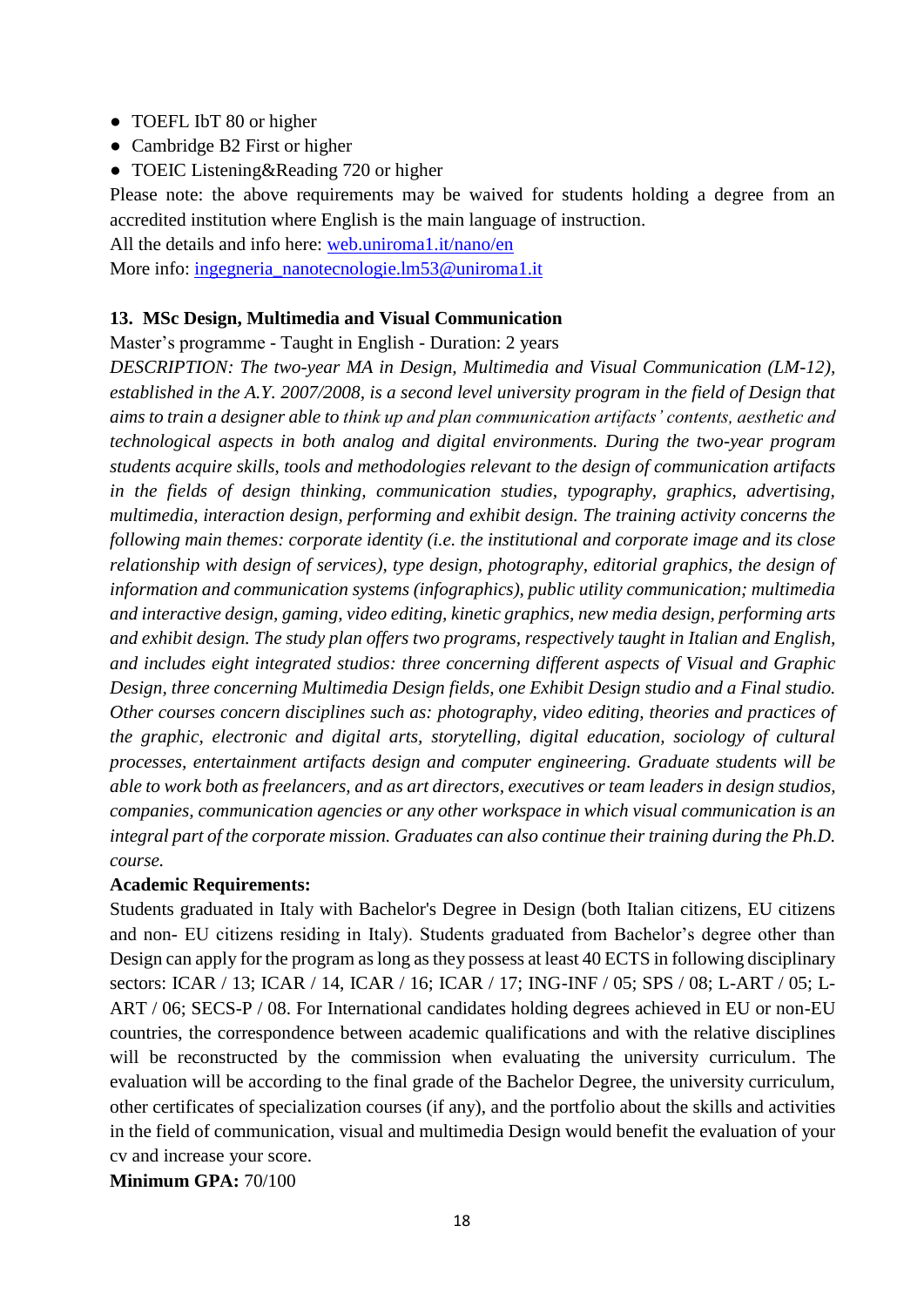## **Minimum English Language Requirements:**

Upper Intermediate (CEFR Level B2) More info: [carlo.martino@uniroma1.it](mailto:carlo.martino@uniroma1.it)

**LA RETTRICE**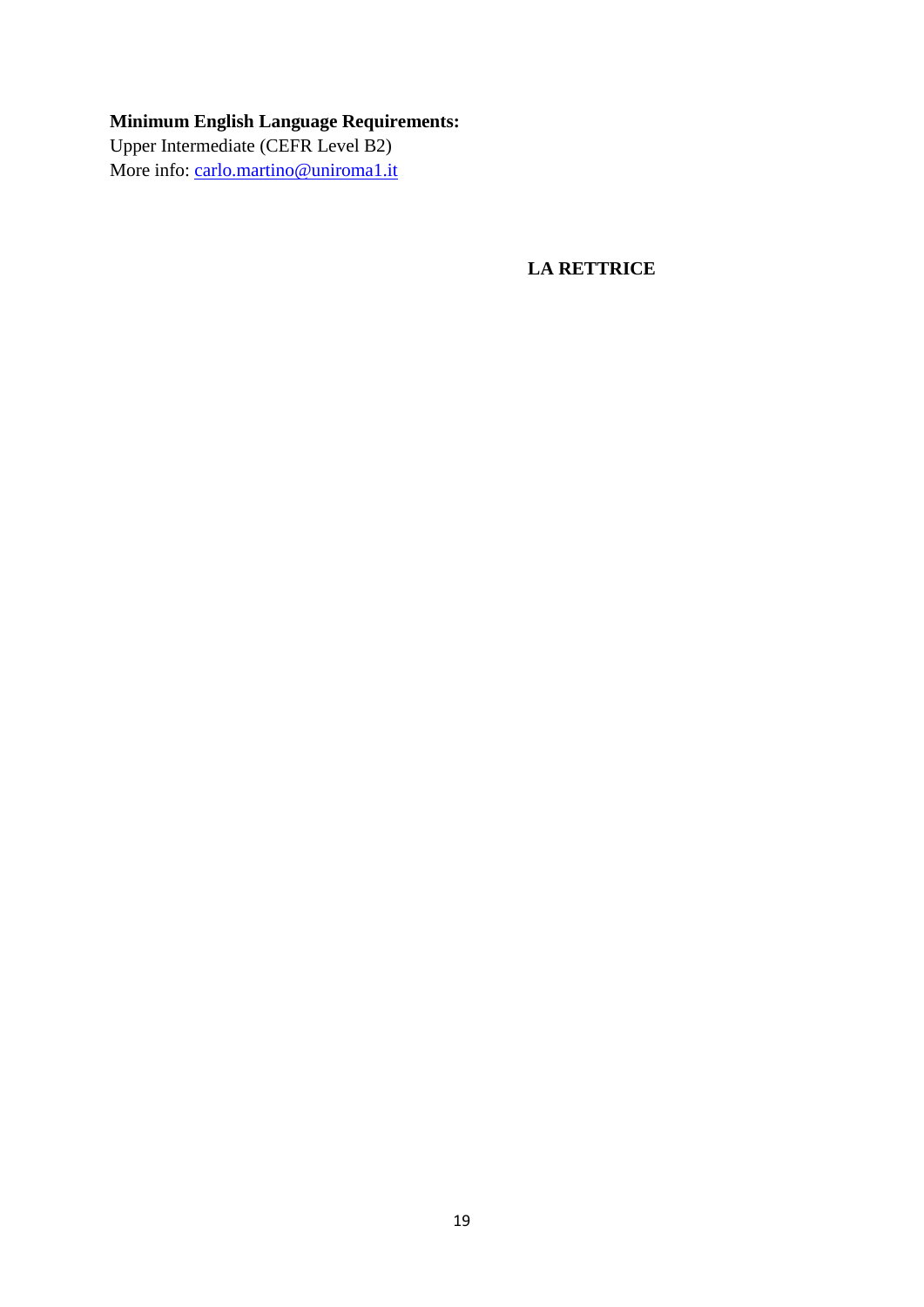## **Annex 1 Sapienza University of Rome UNICORE 4.0 APPLICATION FORM**

#### **PERSONAL DETAILS**

| Photo |
|-------|
|       |
|       |
|       |
|       |

#### **DEGREE PROGRAMME OF INTEREST:**

……………………………………………………………………………………………………….

## **HAVE YOU APPLIED FOR ANOTHER UNIVERSITY WITHIN UNICORE 4.0? IF SO, WHICH ONE?**

……………………………………………………………………………………………………….

#### **PERSONAL STATEMENT**

*Summarize in about 5 lines a presentation of your professional profile, future professional goals and your motivation.*

………………………………………………………………………………………………………. ………………………………………………………………………………………………………. ………………………………………………………………………………………………………. ………………………………………………………………………………………………………. ……………………………………………………………………………………………………….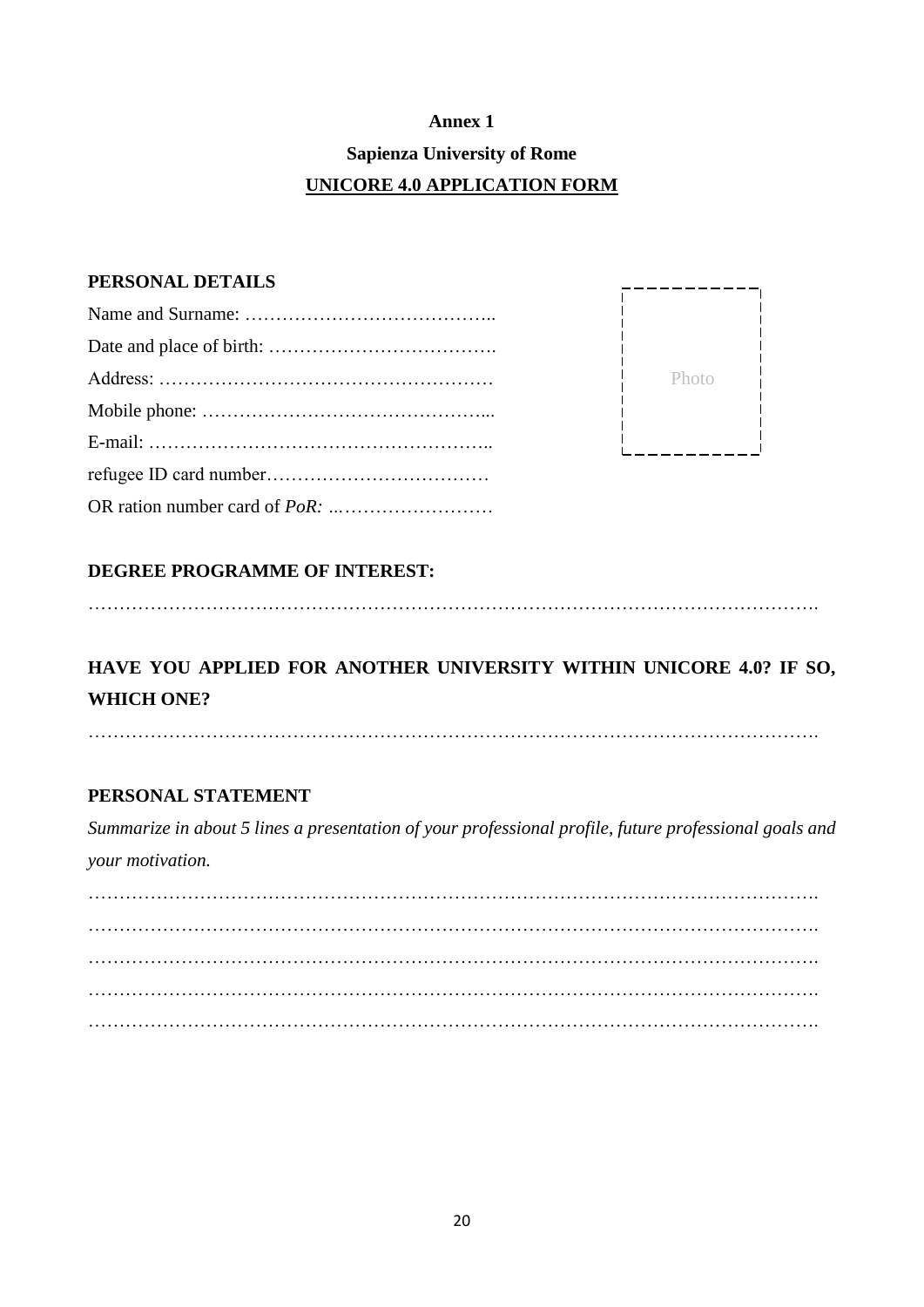#### **WORK EXPERIENCE**

From…. To…. Job role Company name *Describe role/tasks/responsibilities and what do you do in this role*

From…. To….

Job role

Company name

*Describe role/tasks/responsibilities and what do you do in this role*

#### **EDUCATION**

#### **Degree**

*Date - University, Faculty/Department, Degree programme:* thesis title and score, if available *Cumulative Grade Point Average (GPA) should be stated in the CV, and GPA documentation should be included in the application (including each semester GPA and cumulative GPA)*

#### **High school**

*Date – name of high school and type of diploma -* score

#### **Other formative experiences**

From…. To….: *School name, town,* programme title

#### **LANGUAGES**

*Levels of knowledge: M: mother tongue, A: elementary, B: intermediate, C: advanced*

| <b>LANGUAGE</b> | <b>WRITTEN LEVEL</b> | <b>SPOKEN LEVEL</b> |
|-----------------|----------------------|---------------------|
|                 |                      |                     |
|                 |                      |                     |
|                 |                      |                     |
|                 |                      |                     |

#### **Language certifications:**

*Please, list here any language certification you have gained. Scanned copy of the certification must be attached to the application*

#### **COMPUTER SKILLS**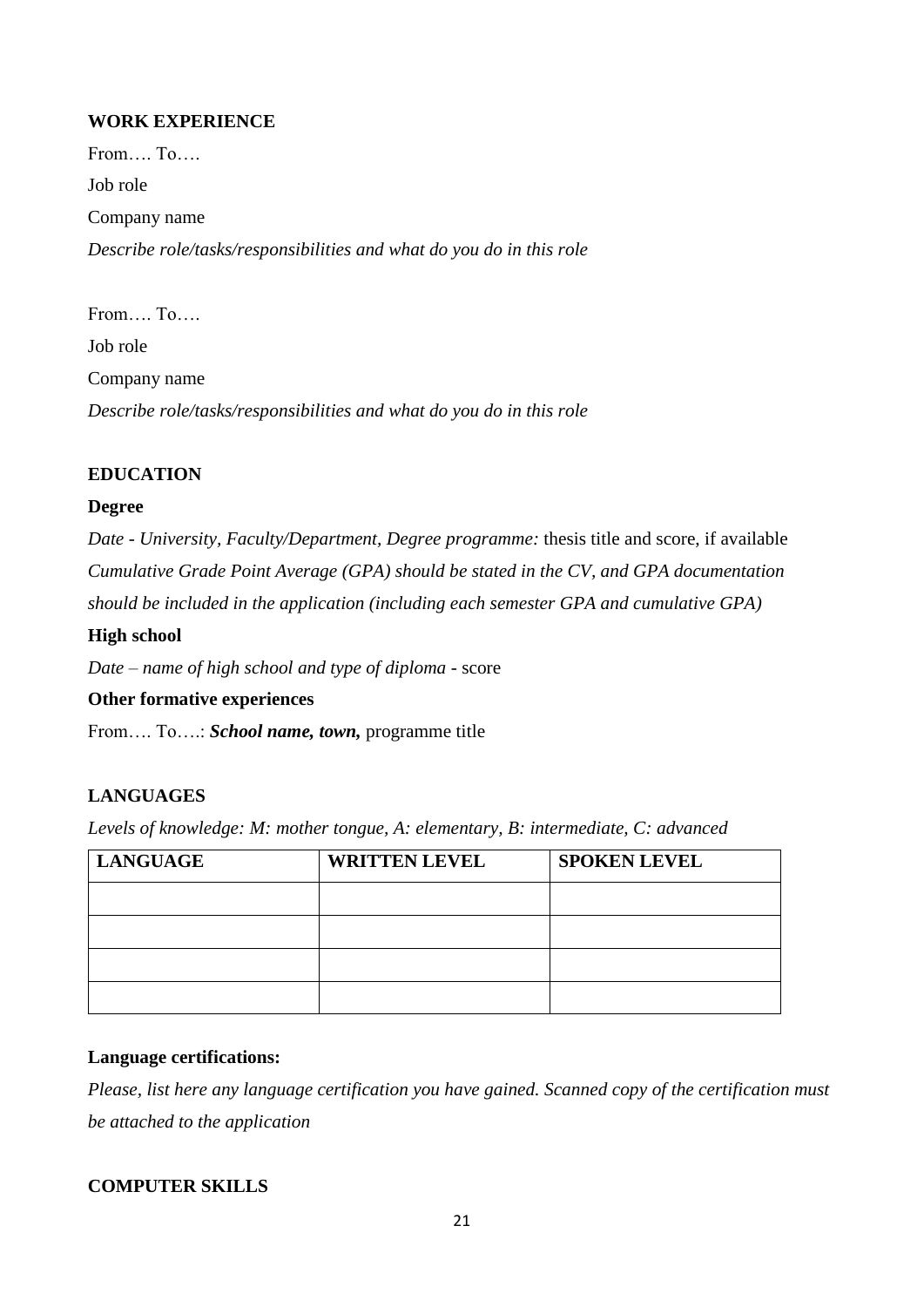……………………………………………………………………………………………………….

#### **PERSONAL SKILLS**

. The contract of the contract of the contract of the contract of the contract of the contract of the contract of the contract of the contract of the contract of the contract of the contract of the contract of the contrac

#### **HOBBIES**

……………………………………………………………………………………………………….

*I authorize the processing of personal data comprised in my curriculum vitae according to art. 13 of Legislative Decree 196/2003 and art. 13 GDPR (EU Regulation 2016/679) for the sole purpose of personnel research and selection.*

*I hereby declare to accept without reserve all the terms and condition specified in the UNICORE 4.0 Call for applications for n. 4 scholarships and welcome services for refugee students registering for Second cycle degree programmes taught in English at Sapienza University of Rome, for the Academic Years 2022-24. I also declare to promptly inform the University about any change in the provided data.*

*\_\_\_\_\_\_\_\_\_\_\_\_\_\_\_\_\_\_\_\_\_\_\_\_\_\_\_\_\_\_\_\_\_\_\_\_\_\_\_\_\_\_\_\_\_\_\_\_\_\_\_\_\_\_\_\_\_\_\_\_\_\_\_\_\_\_\_\_\_\_\_\_\_\_\_\_\_\_*

*Place, Date and Signature*